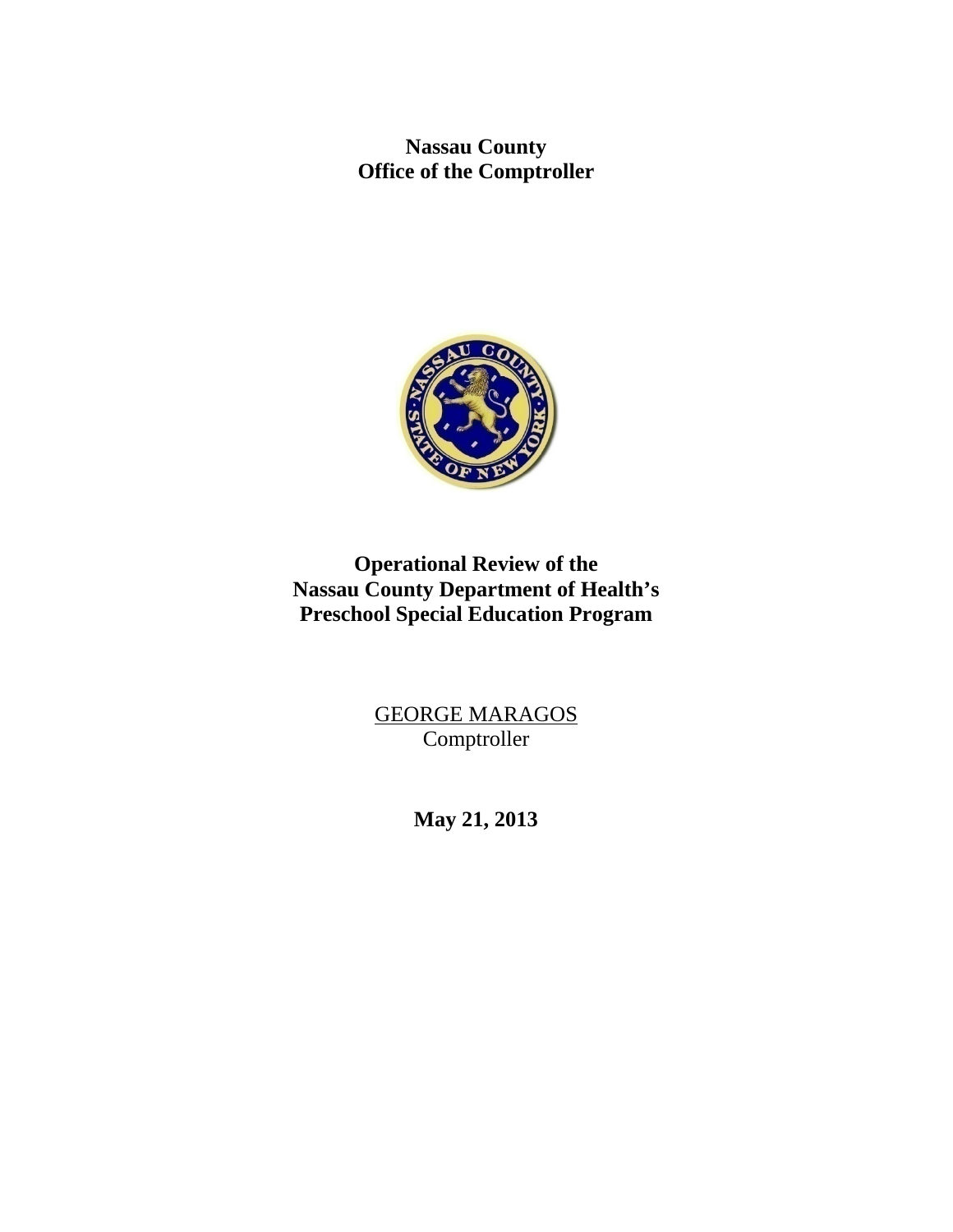# **NASSAU COUNTY**  *OFFICE OF THE COMPTROLLER*

## **George Maragos**

*Comptroller* 

Steven L. Labriola *Chief Deputy Comptroller* 

Paul Meli *Deputy Comptroller for Audit and Special Projects* 

Jostyn Hernandez *Director of Communications* 

Chris Leimone *Counsel to the Comptroller* 

Sergio Blanco *Counsel to the Comptroller*

Review Staff

JoAnn Greene *Director of Field Audit* 

Aurora Scifo *Senior Project Manager*

Vincent Abbatiello *Assistant Director of Field Audit* 

> Linda Leung *Senior Project Manager*

> > Bebe Belkin *Field Auditor*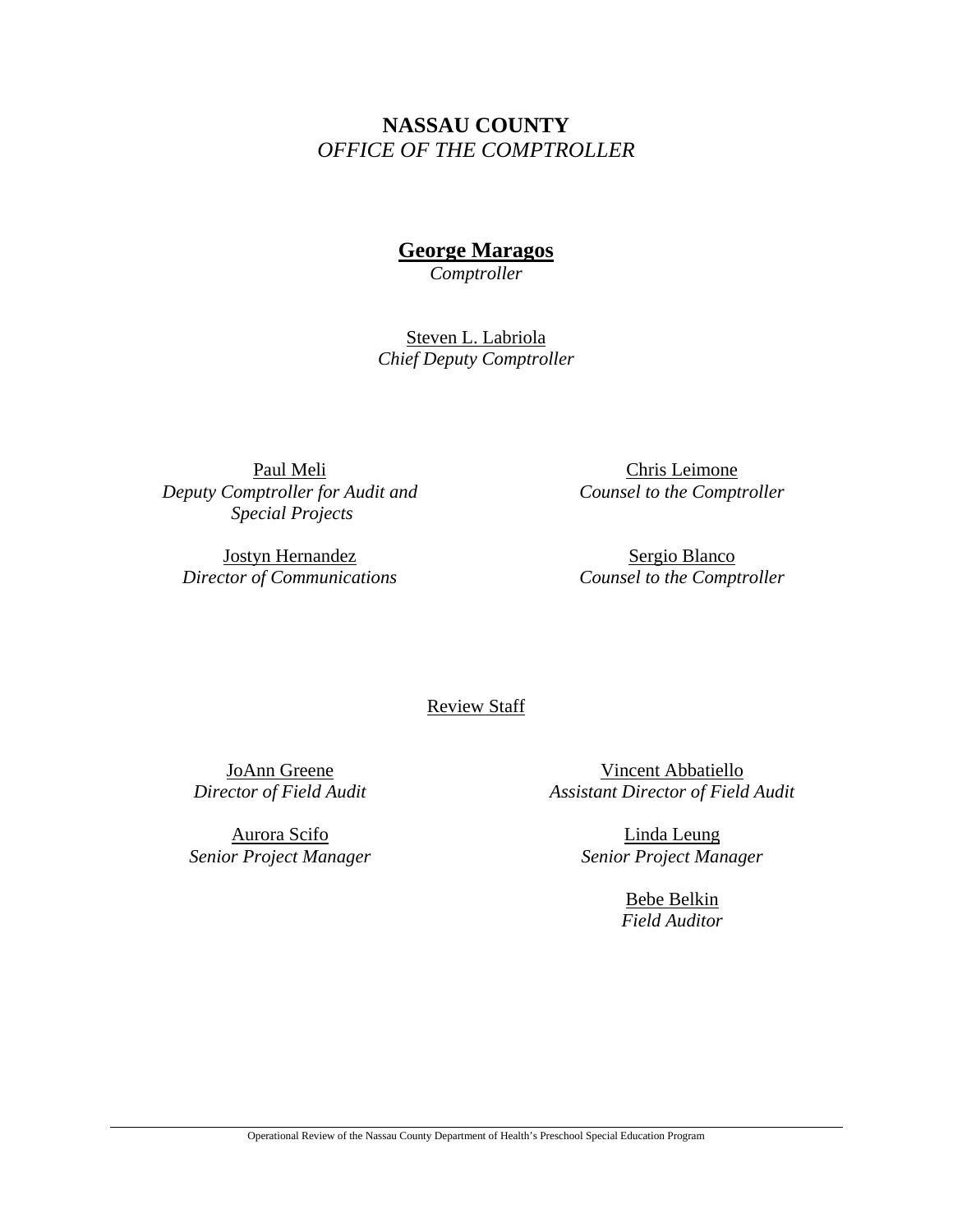## **Introduction**

The Preschool Special Education Program (ages 3-5) is mandated pursuant to the New York State Education Law which requires that counties across the state administer this educational program, under the guidance of the New York State Education Department and contribute 40.5% of the educational costs and the related transportation. The specific responsibility to contract with service providers and review, approve and pay provider invoices is assigned to the counties. Eligibility is determined by the local school districts. In Nassau County, the Preschool Special Education Program is administered by Nassau County's Department of Health ("DOH"). The net cost to Nassau County was \$47.2 million in 2009 and \$46.2 million in 2010.

"In most of the Country, public school district provide Special Ed Pre-K. New York is the only state that turns over the program to private contractors, Many of which are for profit companies (The state's program predates the 1986 federal law mandating Special Ed Pre-K and New York has always relied on contractors.)<sup>"</sup> "Records ...showed that 83% of the contractors that evaluated children in the program since 2003 went on to teach those same pupils."<sup>2</sup>

## **Purpose**

The purpose of this review was to examine the management effectiveness of the County's Preschool Special Education Program in the areas of cost control and eligibility supervision. In addition, the New York State Association of Counties list of cost containment reforms were reviewed in order to determine which measures would bring the most relief to Nassau County.

## **Summary of Significant Findings**

Our review found:

- The DOH cost savings estimates of \$11 million annually during the audit period cannot be validated. These savings represented the costs associated with the reduction of the number of eligible children and the nature and frequency of services being provided. We found that the estimates were based on what transpired during these meetings but were not verified to the final documents to ensure the savings came to fruition.
- We also found that budgetary constraints resulted in the DOH representatives only attending 64% of local school district meetings, whereas a neighboring county covers 75% - 85%.
- There is a lack of managerial cost analyses of the DOH's Preschool Special Education component costs both for year to year trends and comparisons with other counties.

 $<sup>2</sup>$  Ibid.</sup>

<sup>1</sup> <sup>1</sup> Daniel Halbinger, The NY Times, June 5, 2012.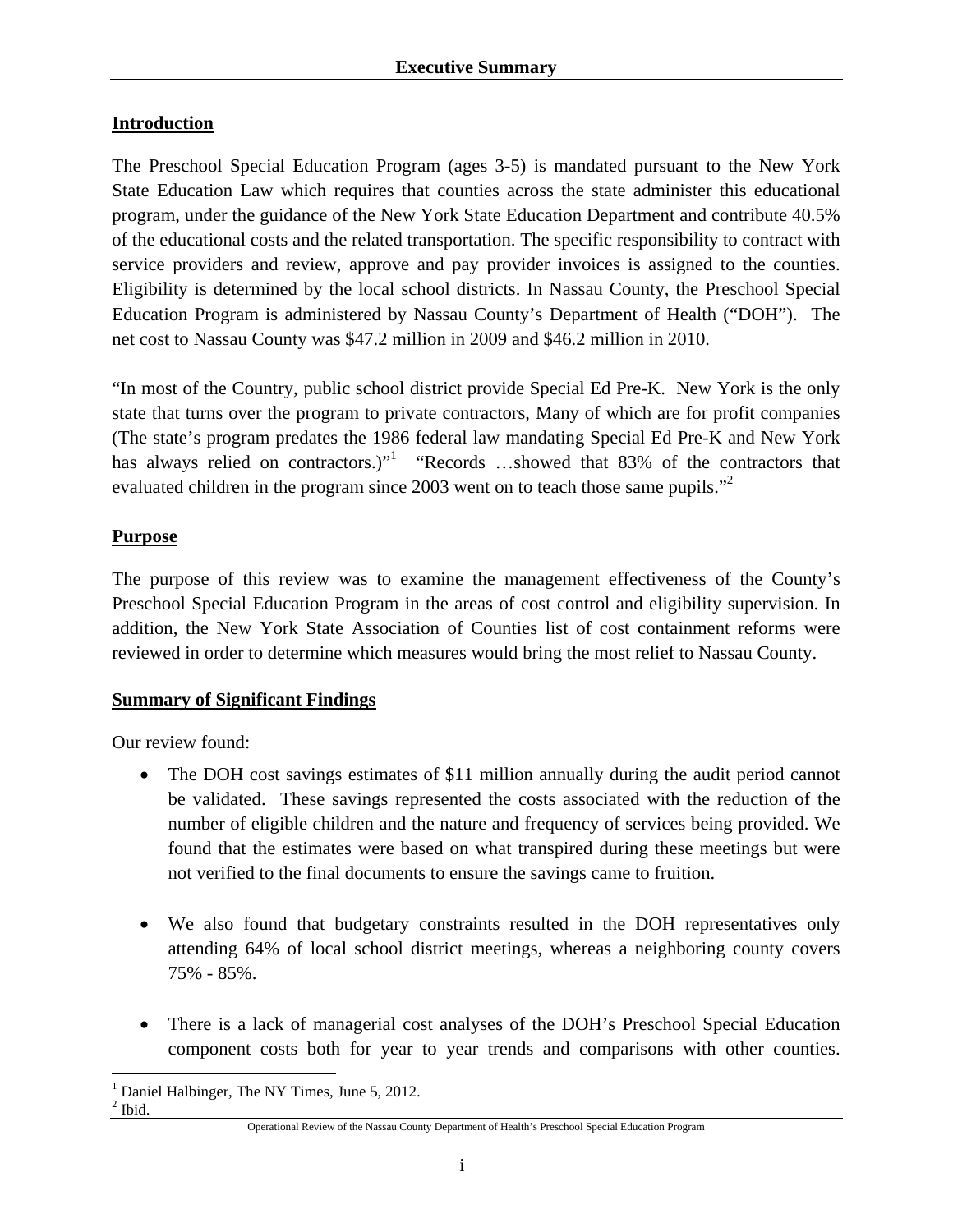Auditors determined that although Pre-school costs on the whole rose 2% over a five year period, the administrative costs from local school districts billed to the County's preschool program rose 26%.

- DOH was not reconciling payment information from their subsidiary ledger to actual payments made in the County's Integrated Finance System (NIFS). The reconciliation process is needed to minimize the likelihood of undetected payment and posting errors. (Effective December 2011, DOH now completes a daily reconciliation.)
- Auditors determined the number of Quality Assurance reviews of the special education service providers with the DOH's performance and billing standards were not adequate.
- DOH has not evaluated other options to reduce costs such as bringing the transportation program in-house and the DOH becoming a New York State Program Provider.

## **Summary of Significant Recommendations**

We recommend that the Nassau County Department of Health:

- verify the accuracy of cost savings estimates resulting from the DOH's attendance at the local school district meetings to the final approved documentation;
- prepare comparative cost analyses to identify inconsistencies and help ensure that the taxpayer is getting the best value;
- seek out comparative data from other counties to identify best practices and opportunities to improve the DOH's efficiency and effectiveness;
- reconcile approved provider claims to cash disbursements on a regular basis; and
- prepare cost benefit analyses to determine the feasibility of:
	- o performing quality assurance reviews of program providers on a regularly scheduled basis;
	- o the DOH becoming a New York State approved Program Provider;
	- o hiring a transportation administrator; and
	- o expanding the DOH's coverage of local school district meetings.

We found that the DOH would benefit most from several recommendations proposed by the New York State Association of Counties. These include increasing State Aid, eliminating the reimbursement to local school districts for their administrative overhead, incorporating Universal Pre-K in each school district and incorporating budgetary accountability by the local school districts.

Operational Review of the Nassau County Department of Health's Preschool Special Education Program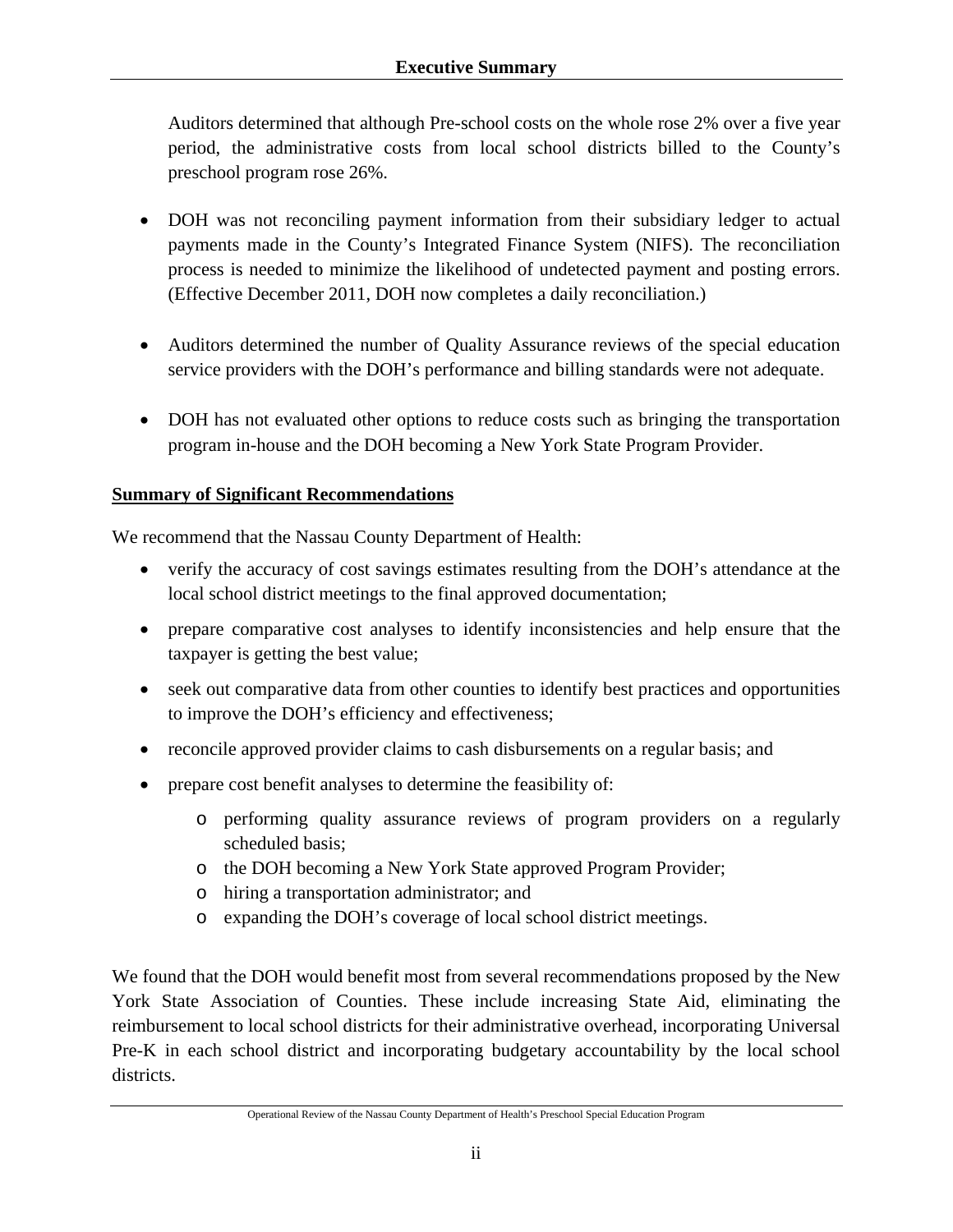#### **\*\*\*\*\*\***

The matters covered in this report have been discussed with officials of the Department of Health. On January 10, 2013, we submitted a draft report to the Department of Health for its comments. The Department of Health's comments and our responses to those comments are included as Appendix E to this report.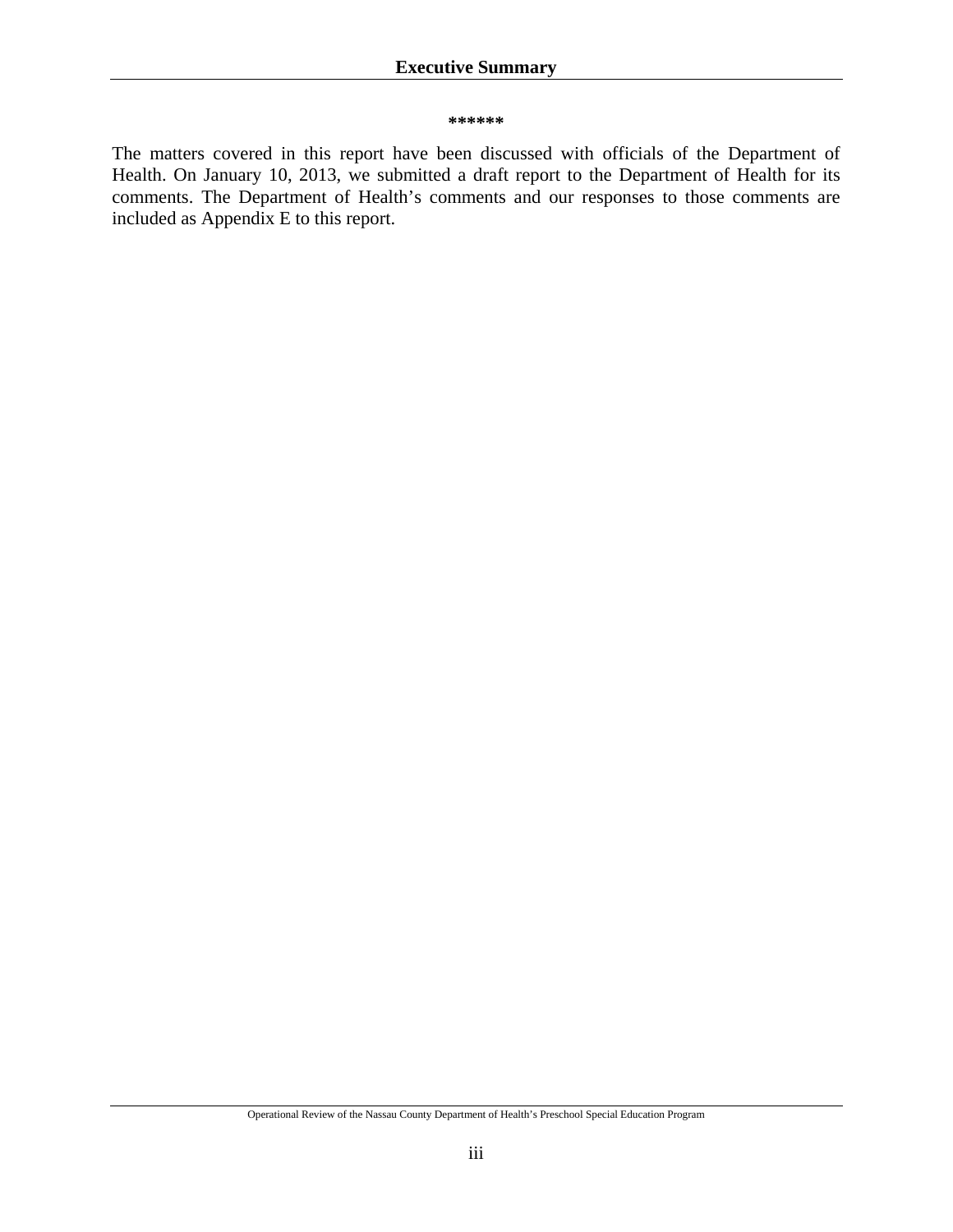| Page                                                                                       |
|--------------------------------------------------------------------------------------------|
|                                                                                            |
|                                                                                            |
|                                                                                            |
|                                                                                            |
| Attendance by Municipal Representatives at Important School Eligibility Meetings is Well   |
| The Lack of Cost Analysis Increases the Risk of Undetected Cost Fluctuations such as the   |
|                                                                                            |
| The Number of Quality Assurance Reviews of Service Providers is Inadequate 11              |
| DOH Has Not Pursued the Opportunity to Reduce Costs by Becoming an Approved New            |
| DOH Has Not Evaluated the Feasibility and Potential Savings in Bringing the Transportation |
|                                                                                            |
| Appendix B - Nassau County Preschool Special Education Program Enrollment, Eligibility     |
| Appendix C – New York State Association of Counties Mandate Recommendations 22             |
| Appendix D – Now is the Time to Overhaul Preschool Special Education in NYS 25             |
|                                                                                            |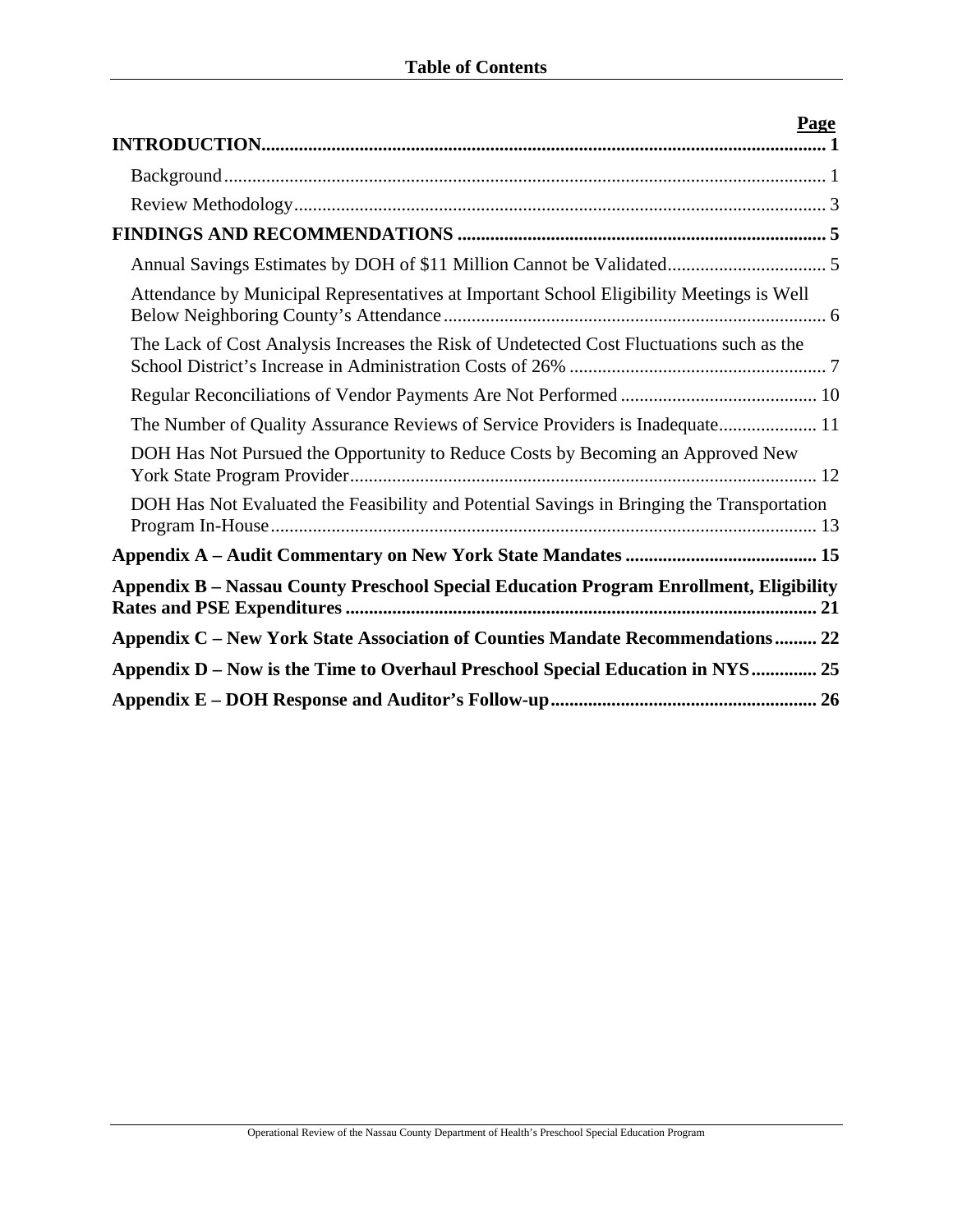## **Background**

 $\overline{a}$ 

Educational services for preschool children with disabilities (ages 3-5) are mandated pursuant to Section 4410 of the New York State Education Law and the Federal Individuals with Disabilities Act<sup>3</sup>. State Law requires local school districts to determine eligibility for services, the services to be provided and the service providers, while the counties across the state are required to pay the associated costs, including transportation. The counties receive State Aid reimbursement for 59.5% of the aforementioned eligible expenditures<sup>4</sup>. The Preschool Special Education ("PSE") Program is fiscally administered by Nassau County's Department of Health ("DOH") based on the services authorized in each child's Individual Education Program ("IEP") set by the local school districts. In Nassau County, there are  $56<sup>5</sup>$  local school districts.

When a child is deemed eligible for services, an IEP is created and various services are recommended. Possible services can include related services, which may consist of speech, occupational and physical therapy, assistive technology, parent training and/or Special Education Itinerant Teacher " $(SEIT")^6$  services which may consist of one on one therapy and/or Center Based ("CB")<sup>7</sup> services. The provider(s) who will render the SEIT and/or CB program and Related Services must be chosen from a NYS approved provider list. Once chosen, the County is responsible for drafting the contract with the provider and payment of provider invoices.

According to the DOH, the PSE Program served 6,191 Nassau County children for the 2008- 2009 school year and 5,720 Nassau County children for the 2009-2010 school year. As shown in Exhibit 1, Nassau County's PSE Program expenditures before State Aid totaled \$115.9 million in 2009 and \$113.5 million in 2010. Nassau County's PSE Program revenues, including State Aid and Federal Stimulus dollars, totaled \$68.7 million in 2009 and \$67.3 million in 2010. The net cost to Nassau County was \$47.2 million in 2009 and \$46.2 million in 2010.

 $3$  Federal Individuals with Disabilities Act, Part B, Section 300.101(c) (1).

<sup>&</sup>lt;sup>4</sup> State Law also requires that counties pay 10% of the cost of Special Education Summer School Programs for special education students (ages 5-21). This is accomplished by reducing the amount of PSE State Aid the counties receive by 10%.

<sup>&</sup>lt;sup>5</sup> Sewanhaka School District does not have an elementary school and does not provide a Preschool Special Education Program.

<sup>&</sup>lt;sup>6</sup> SEIT services are approved programs provided by a certified special education teacher on an itinerant basis in accordance with the regulations of the commissioner.

 $<sup>7</sup>$  A Center Based program is tuition based and must deliver services in accordance with the IEP (such as speech</sup> therapy, occupational therapy and physical therapy) as part of their daily services to all children enrolled in the program.

Operational Review of the Nassau County Department of Health's Preschool Special Education Program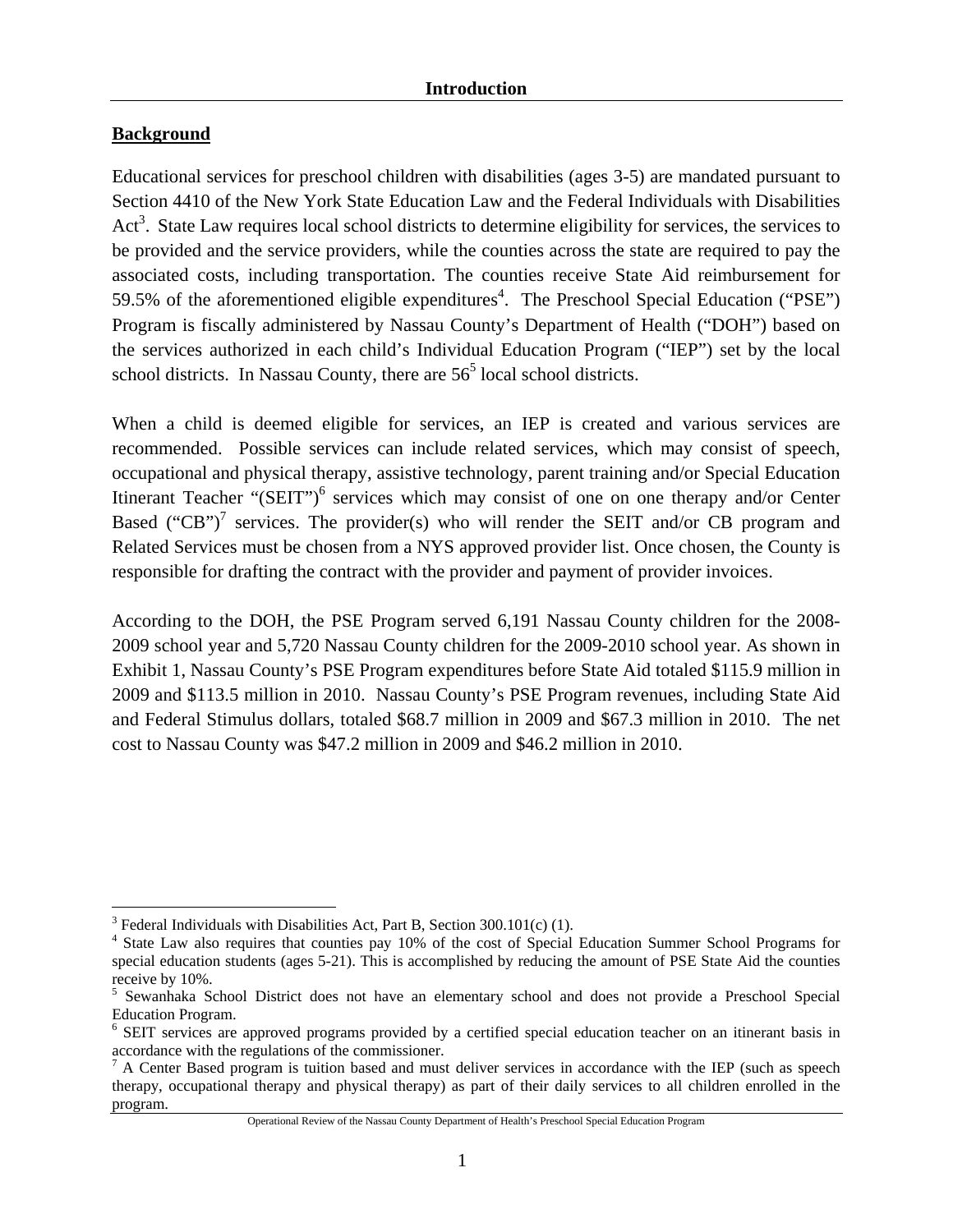## **Exhibit 1**

| <b>Nassau County Preschool Special Education Program</b>                                 |               |               |  |  |  |  |  |  |  |
|------------------------------------------------------------------------------------------|---------------|---------------|--|--|--|--|--|--|--|
| <b>Revenues and Expenditures</b>                                                         |               |               |  |  |  |  |  |  |  |
| 2009 and 2010                                                                            |               |               |  |  |  |  |  |  |  |
| <b>Actual</b>                                                                            |               |               |  |  |  |  |  |  |  |
| Revenues:                                                                                | 2009          | 2010          |  |  |  |  |  |  |  |
| PSE 3-5 Years - State Aid *                                                              | \$65,661,063  | \$23,199,289  |  |  |  |  |  |  |  |
| PSE 3-5 Years - Federal Stimulus (In lieu of State Aid) **                               |               | 41,930,383    |  |  |  |  |  |  |  |
| PSE 3-5 Years - Medicaid                                                                 | 2,025,688     | 107,761       |  |  |  |  |  |  |  |
| Recovery Prior Year - Purchase Order Disencumbrances                                     | 103,057       | 1,669,686     |  |  |  |  |  |  |  |
| <b>Vendor Recoveries</b>                                                                 | 807,250       | 426,420       |  |  |  |  |  |  |  |
| Reimbursed Expenditures                                                                  | 139,592       | 8,125         |  |  |  |  |  |  |  |
| Fines & Forfeits and Charges to Grants                                                   |               | 386           |  |  |  |  |  |  |  |
| <b>Total Revenues</b>                                                                    | \$68,736,650  | \$67,342,050  |  |  |  |  |  |  |  |
| <b>Expenditures:</b>                                                                     |               |               |  |  |  |  |  |  |  |
| PSE 3-5 Years Center-Based                                                               | \$60,770,347  | \$68,812,179  |  |  |  |  |  |  |  |
| PSE 3-5 Years Transportation                                                             | 16,983,289    | 16,079,768    |  |  |  |  |  |  |  |
| PSE 3-5 Years SEIT Services                                                              | 17,069,029    | 10,324,104    |  |  |  |  |  |  |  |
| <b>PSE 3-5 Years Related Services</b>                                                    | 11,496,058    | 9,080,791     |  |  |  |  |  |  |  |
| PSE 3-5 Years Initial Eligibility Evaluations                                            | 3,646,304     | 3,426,059     |  |  |  |  |  |  |  |
| Reimbursement of School Districts' CPSE Administration                                   | 2,703,616     | 3,015,300     |  |  |  |  |  |  |  |
| Special Education Summer School Program Ages 5 - 21                                      | 2,599,643     | 2,274,437     |  |  |  |  |  |  |  |
| DOH Salaries, Wages                                                                      | \$315,371     | 337,477       |  |  |  |  |  |  |  |
| <b>DOH CPSE Consultants</b>                                                              | 149,467       | 143,598       |  |  |  |  |  |  |  |
| Contracts (Includes DOH McGuinness Software)                                             | 157,247       | 50,959        |  |  |  |  |  |  |  |
| <b>Supplies</b>                                                                          | 1,434         | 1,752         |  |  |  |  |  |  |  |
| <b>Total Expenditures</b>                                                                | \$115,891,805 | \$113,546,424 |  |  |  |  |  |  |  |
| <b>Total PSE Program Cost to Nassau County</b>                                           | \$47,155,155  | \$46,204,374  |  |  |  |  |  |  |  |
|                                                                                          |               |               |  |  |  |  |  |  |  |
| Data taken from Nassau Integrated Financial System ("NIFS") Organization Summary Inquiry |               |               |  |  |  |  |  |  |  |

\* The 2009 Revenues for Preschool Special Education 3-5 Years of \$65,661,063 are from State Aid.

\*\* In 2010, a portion of the Revenues for Preschool Special Education 3-5 Yearsis from State Aid and the remainder was funded by Federal Stimulus dollars and will revert to State Aid for 2011.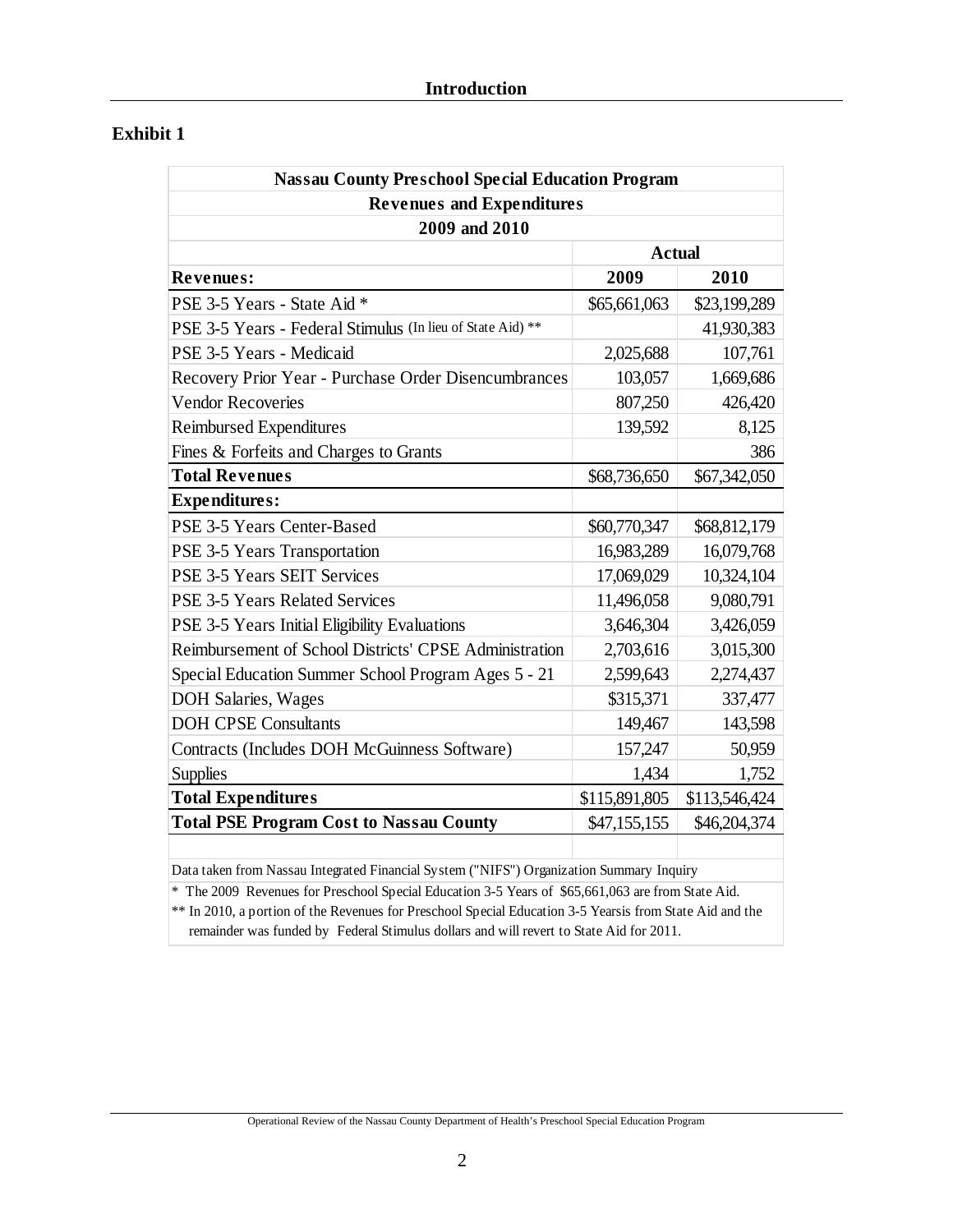## **Operations**

The DOH is responsible for the following mandated PSE Program functions for all 56 school districts in Nassau County:

- preparing and managing  $200^8$  service provider contracts and maintaining lists of approved itinerant service providers;
- reviewing and approving claim vouchers received from the service providers prior to submission to Nassau County's Claims Section in the Comptroller's Office for payment;
- preparing and submitting the State Aid claims;
- providing the statutory function of the Nassau County Municipal Representative ("MR")<sup>9</sup> at local school district Committee on Preschool Special Education ("CPSE")<sup>10</sup> meetings;
- implementing and overseeing Nassau County's transportation system for the PSE Program; and
- reviewing the provider claims paid by New York State for summer school programs for Special Education students ages 5-21.

The DOH has a PSE Team which manages and monitors Nassau County's PSE Program by implementing internal control initiatives, including a PSE Program Policy and Procedures Manual, Best Practices Manual and contracts for all service providers with clearly defined deliverables.

#### **Review Methodology**

 $\overline{a}$ 

Our review focused on the internal controls over the operations and costs of the Nassau County PSE Program for 2009 and 2010 to ensure that provider claims represented approved services for eligible children and costs were being monitored.

 $8$  The number of provider contracts for 2010 was provided by the Nassau County Department of Health and includes 197 contracts plus a contract with the Transportation Management Company and blanket purchase orders with two bus companies.

<sup>&</sup>lt;sup>9</sup> The Municipal Representative function is to attend Committee on Preschool Special Education meetings as nonvoting members to help monitor and control the cost of services provided to each child and to help protect the County's financial interests.

<sup>&</sup>lt;sup>10</sup>The Committee on Preschool Special Education includes the Committee on Preschool Special Education chairperson; child's parent; a regular education teacher of such child; a special education teacher; a qualified special education professional employed by the school; a parent of another child with a disability in the district; and a certified licensed professional of the municipality in which the child resides.

Operational Review of the Nassau County Department of Health's Preschool Special Education Program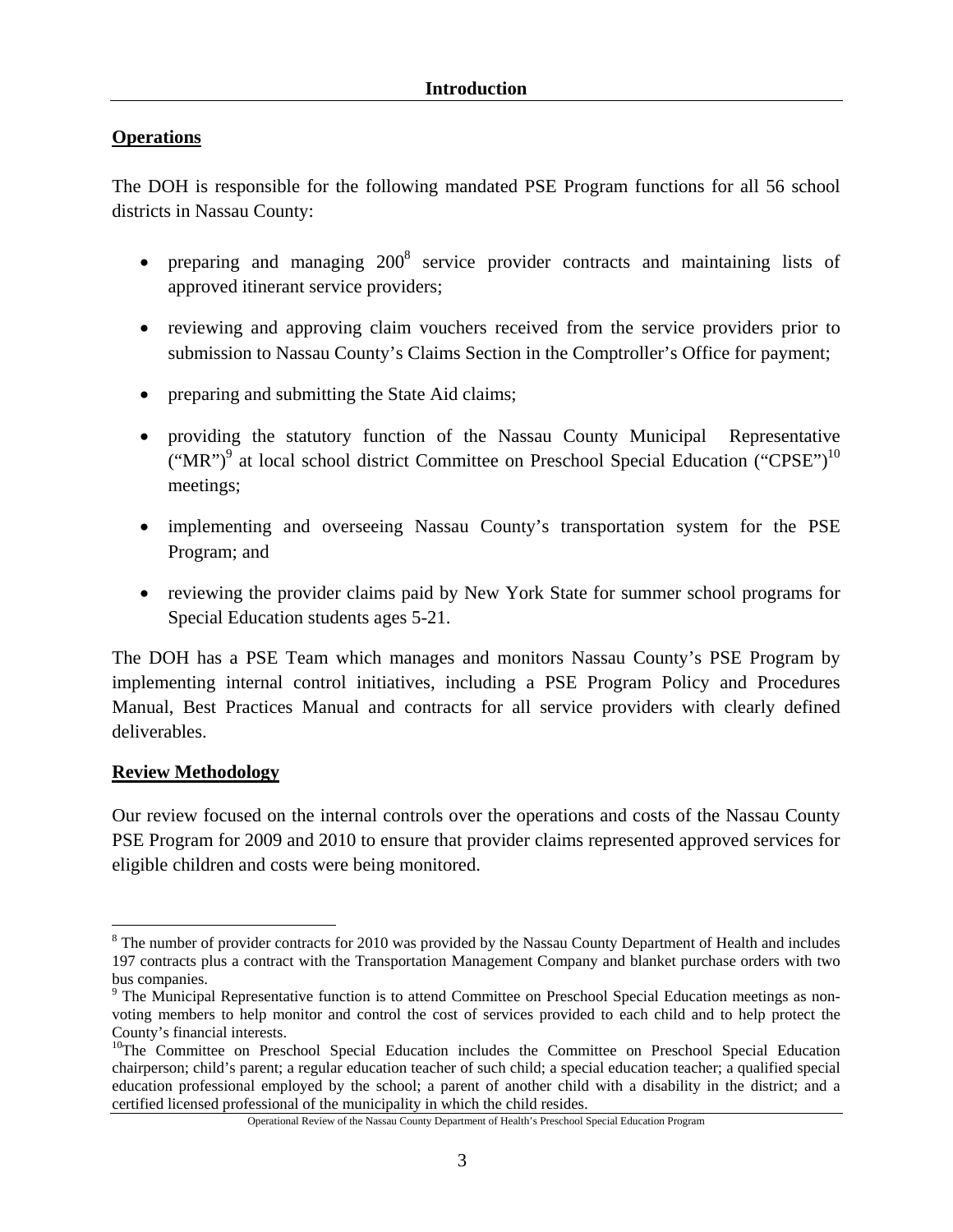We reviewed the written policies, procedures and applicable laws and interviewed DOH personnel. We selected a random sample of children approved for the PSE Program and examined payments to the service providers to determine that payments were made by the DOH only when there was evidence that actual services were provided. In addition, we reviewed the New York State Association of Counties Report, with respect to the PSE Program, with the DOH PSE Program staff and contacted Suffolk and Westchester Counties to obtain data for comparative purposes.

We believe our review provides a reasonable basis for the findings and recommendations contained herein.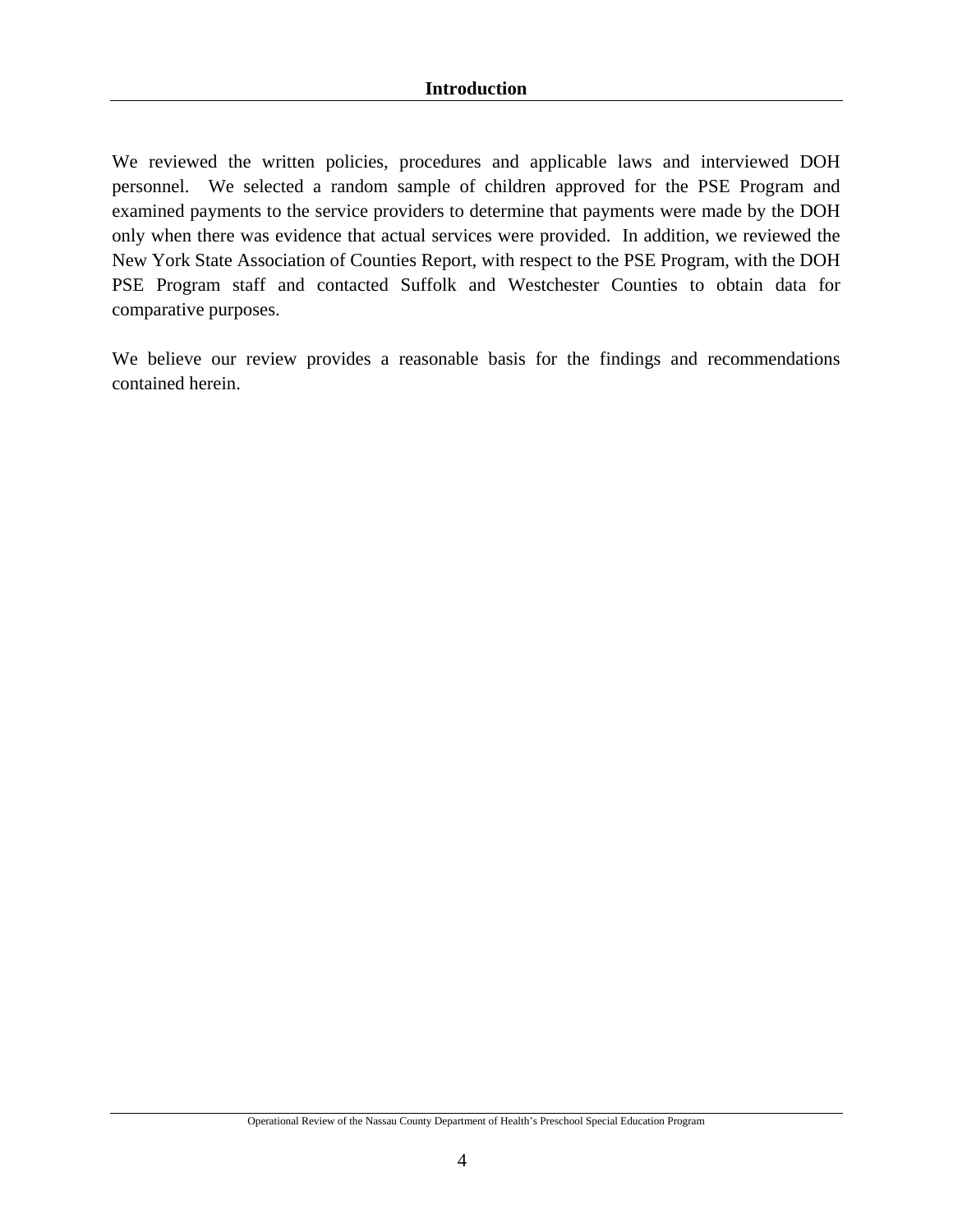## **Review Finding (1):**

 $\overline{a}$ 

## **Annual Savings Estimates by DOH of \$11 Million Cannot be Validated**

The DOH estimates that Nassau County Municipal Representative ("MR") attendance at local school district meetings resulted in a cost savings of approximately \$11 million in 2009 and \$10 million in 2010. Our review found that a control is not in place to ensure the validity of the basis for the estimates.

Nassau County's only direct input into the eligibility determination process is through the statutory function of the MR at the local school district Committee on Preschool Special Education ("CPSE") meetings as a non-voting member<sup>11</sup>. The MR's purpose is to protect Nassau County's interest by reviewing eligibility criteria and recommending what services may not be beneficial and should not be provided. All determinations and decisions made by the CPSE are formally documented in the child's Individual Education Program ("IEP") and presented to the District's Board of Education for approval. The CPSE uses the IEP to complete the System to Track and Account for Children ("STAC") form that is sent to the DOH within 30 days of the meeting. The DOH enters the data from the STAC form into New York State's STAC system and it is used as the basis to verify that invoices from service providers were approved in the IEP. A copy of the final approved IEP is sent to the service provider and used as the authorization to provide services.

The DOH has entered into contracts with eight independent providers to perform the MR function. The MRs are paid \$39 per hour to attend school district meetings and \$25 per hour to attend DOH meetings. According to the DOH, the MRs are required to take notes at the meetings they attend and, on a monthly basis, report to the DOH the recommendations they made that would lead to the reduction of the number of children entering the program and the nature of services being provided. The MRs also provide hours worked, meetings attended and an individual summary sheet done on every child that has had a meeting. The MR recommendations are quantified by the DOH, using established rates calculated by the DOH, to project potential cost savings over a two year period. The STAC forms are sent to the DOH after the CPSE meetings and are not the basis for the projections.

To test the savings, we took a sample from one month's claimed savings and traced this back to the DOH monthly tally sheet. The tally sheet was prepared from the individual MR's cost Saving Summary. We then traced two MR's monthly saving calculations to the MR's notes. As this is a manual process, we found numerous mathematical mistakes.

We also found that when the DOH receives the STAC form, the DOH does not verify that the MRs' recommendations were accepted. As a result, differences between the MR's notes and the

Operational Review of the Nassau County Department of Health's Preschool Special Education Program

<sup>&</sup>lt;sup>11</sup>The number of Municipal Representatives the County contracts with is determined by the County, not the statute. Factors that impact the number of MRs include the number of school districts and the budget.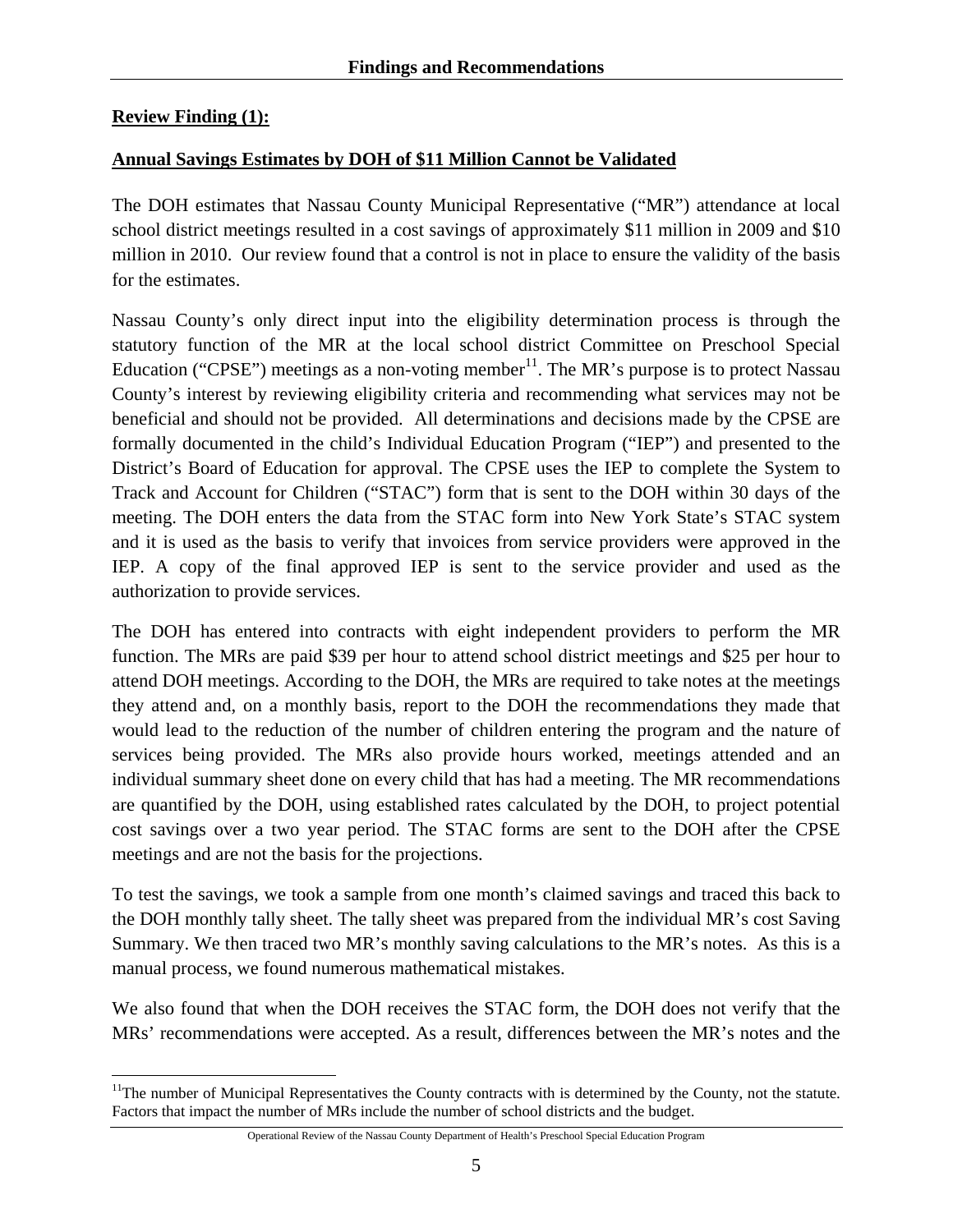STAC form are not detected and there is no assurance that the estimated cost savings associated with the MR's notes came to fruition. We were also informed that the school districts do not always send the STAC form to the DOH in the same time period for which the DOH calculated the potential cost savings. Further, the potential cost savings estimates are not adjusted to reflect changes (such as the nature and frequency of services) to the STAC form.

#### **Review Recommendations:**

We recommend that the DOH should:

- 1. verify the accuracy of the MR recommendations to the final approved STAC forms received from the local school districts;
- 2. replace the manual process with a computerized spreadsheet; and
- 3. analyze the results by individual MR to determine individual effectiveness in cost savings.

## **Review Finding (2):**

## **Attendance by Municipal Representatives at Important School Eligibility Meetings is Well Below Neighboring County's Attendance**

The DOH indicated that Nassau County's eight $12$  MRs had attended on average approximately 64%, or 8,061 of the 2009 CPSE meetings and 64% or 7,395 of the 2010 CPSE meetings held by the 55 Nassau County school districts that provide PSE services. The DOH explained that CPSE meetings occur weekly at various times and locations that span a large geographic area. The DOH stated that since there are only eight full-time MRs, they may not assign a MR to a local school district that has only one or two meetings scheduled. DOH further commented that there are days when so many meetings are held that County representation at the determination meeting is not possible. There are also districts that hold a meeting early in the morning and then another late in the afternoon. There is some hesitation in sending a MR back to some of the second meetings if it is a great distance.

In addition, even though the school districts are required to notify the DOH of all CPSE meetings in advance, we were told that they do not always do this. Also, some notify so late that there may not be sufficient time to assign a MR to attend when CPSE meetings are added and/or cancelled with short notice.

 $\overline{a}$ <sup>12</sup> There were eight municipal representatives for the period audited. This number does not represent how many municipal representatives were added or let go subsequent to the audit period.

Operational Review of the Nassau County Department of Health's Preschool Special Education Program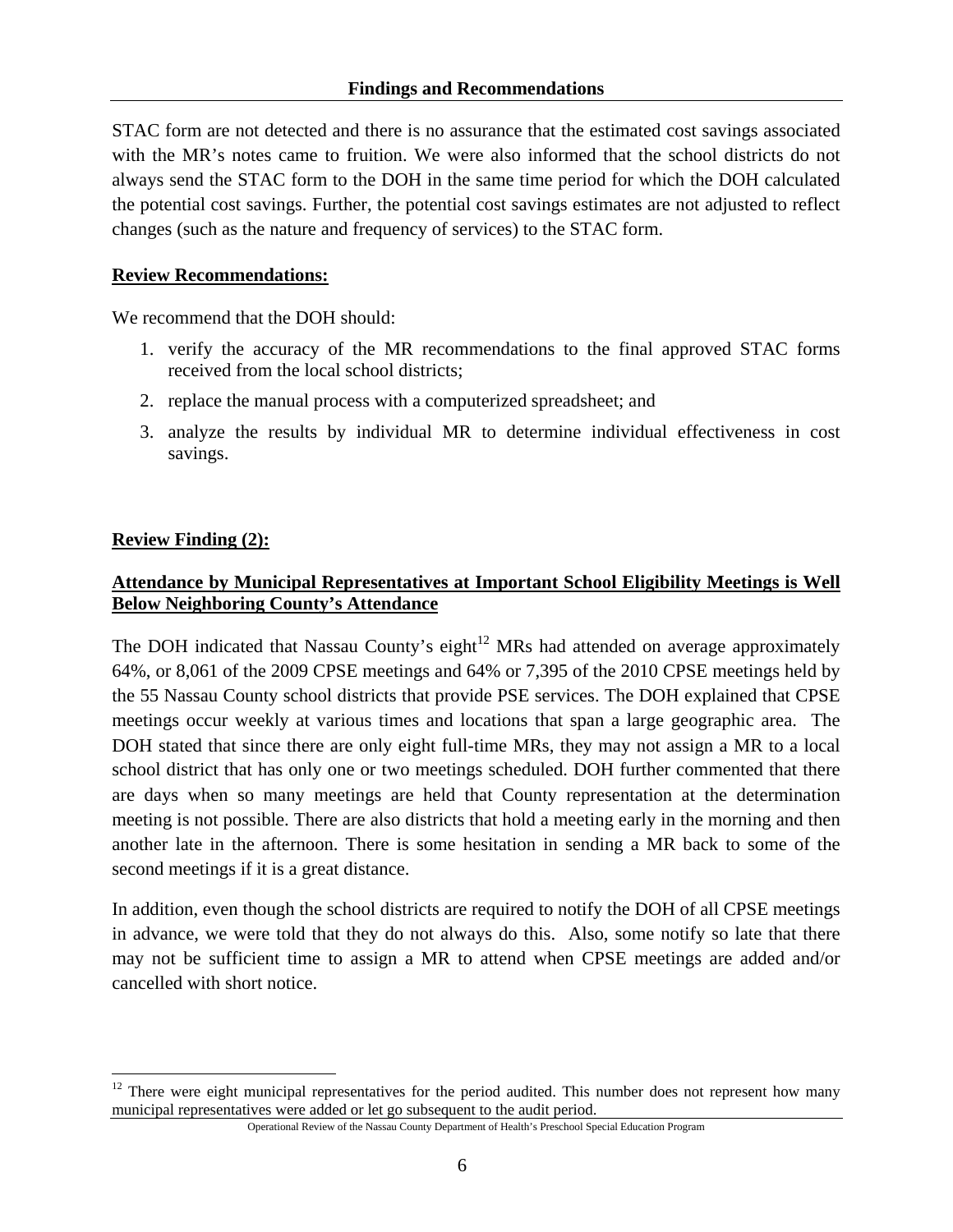Suffolk County has 18 full time MR's, ten more than Nassau. They state they cover about 75% - 85% of all meetings in their County. The meetings they generally do not attend are where the services of only one child are being determined.

With only 64% of the meetings covered, there is a risk that there is not uniform representation at schools throughout the County and that schools geographically near other schools may be visited more often.

#### **Review Recommendations:**

We recommend that the DOH try to increase their 64% coverage rate and ensure that all districts have visits from the County.

## **Review Finding (3):**

## **The Lack of Cost Analysis Increases the Risk of Undetected Cost Fluctuations such as the School District's Increase in Administration Costs of 26%**

The DOH does not perform sufficient managerial cost analyses. Our review found that the DOH performs budget to actual analyses, but does not prepare a formal comparative cost analysis of the fluctuations in Nassau County's PSE Program costs from year to year and over several years. Such a comparative analysis is a tool to monitor and identify unusual fluctuations and patterns that warrant further review, as well as to identify ways to curtail costs and improve operations.

We prepared a five-year comparative cost analysis (see Exhibit 2) and determined that PSE disbursements (including State Aid and Medicaid reimbursements) totaled \$547.7 million over the years 2006-2010. State Aid and Medicaid reimbursements totaled \$342 million for the same period, resulting in a net cost to Nassau County of \$205.7 million.

As can been seen in Exhibit 2, the number of children enrolled in the PSE Program increased from 2006 through 2007 and then decreased over the next three years. However, Exhibit 2 also indicates that the reimbursements paid by Nassau County to the local school districts for their Preschool administrative costs experienced an average annual growth rate of 26% over the same five-year period, when the average annual growth rate for all program costs was only 2%.

When we inquired about the reason for the 26% average annual growth rate, the DOH explained that each school district must submit a claim to be reimbursed for their PSE administrative costs and many school districts did not consistently submit a claim for each year in a timely manner, which could result in multiple years' costs being reimbursed in the same year. As a result, there will be unanticipated fluctuations in the school district's PSE Administrative costs over the five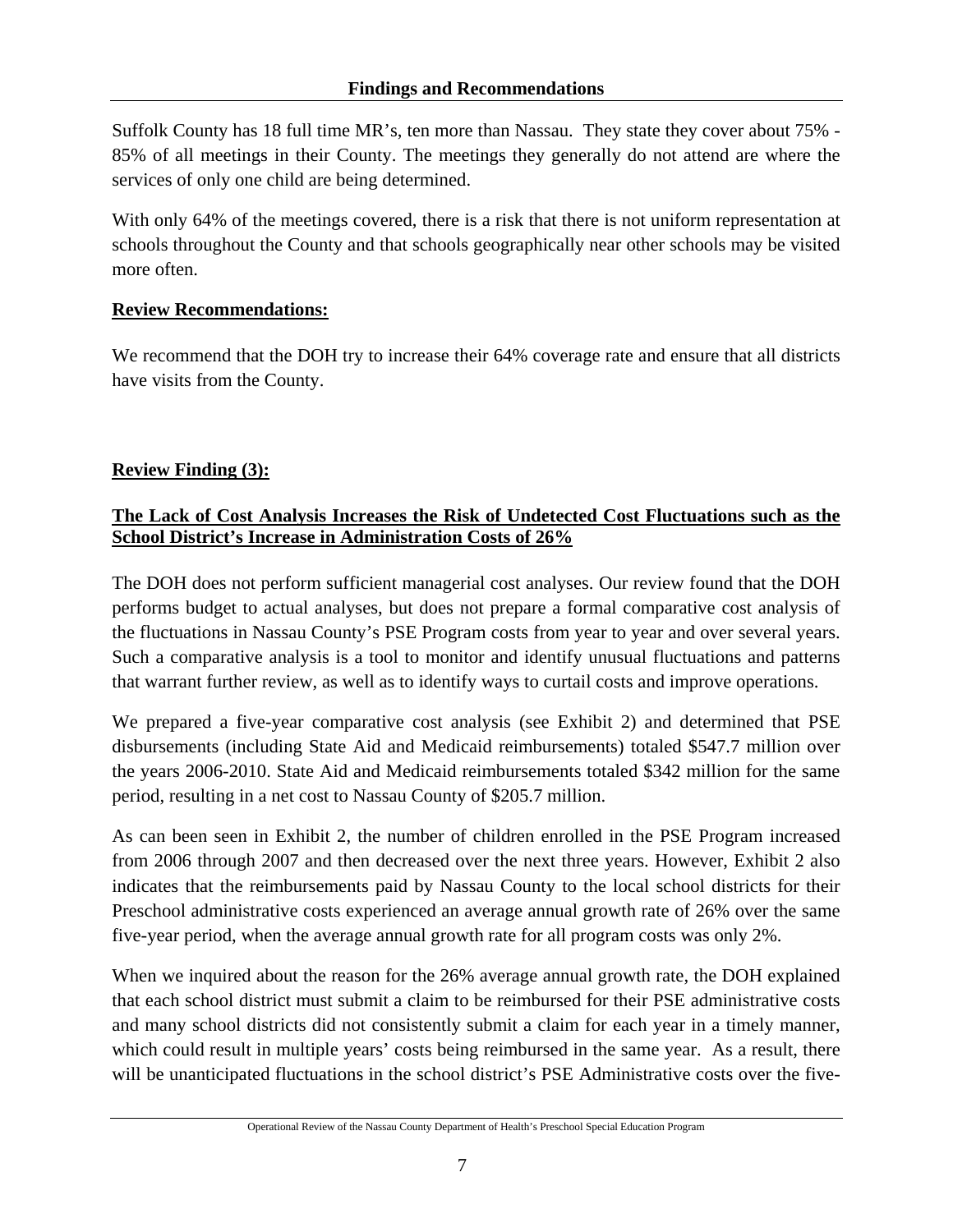year period. We also noted that the DOH did not prepare a formal analysis to quantify the extent to which this explanation accounts for the 26% growth rate.

In addition, the DOH does not seek out comparative PSE data from other counties. Such data would determine whether Nassau County's costs were consistent with other counties and would identify best practices and opportunities to revise Nassau County's PSE Program operations to be more efficient and effective. Discussions with Suffolk and Westchester<sup>13</sup> counties regarding PSE costs revealed that Nassau County is not unique; the three counties share similar problems with high PSE program costs.

#### **Review Recommendations:**

 $\overline{a}$ 

We recommend that the DOH improve its cost monitoring process by:

- 1. preparing a formal comparative cost analysis of the fluctuations in Nassau County's PSE Program costs from year to year and over several years to ensure that the County taxpayer is getting the best value;
- 2. seeking out comparative PSE data from other counties to determine whether Nassau County's costs were consistent with other counties and to identify best practices and opportunities to improve the DOH's efficiency and effectiveness; and
- 3. requesting the school districts provide an analysis of their PSE administrative overhead. DOH should prepare a variation analysis of each school's cost fluctuations.

<sup>&</sup>lt;sup>13</sup> Discussions with the Suffolk County Coordinator of Preschool Special Education and Westchester County's Acting Assistant Commissioner of Children with Special Needs.

Operational Review of the Nassau County Department of Health's Preschool Special Education Program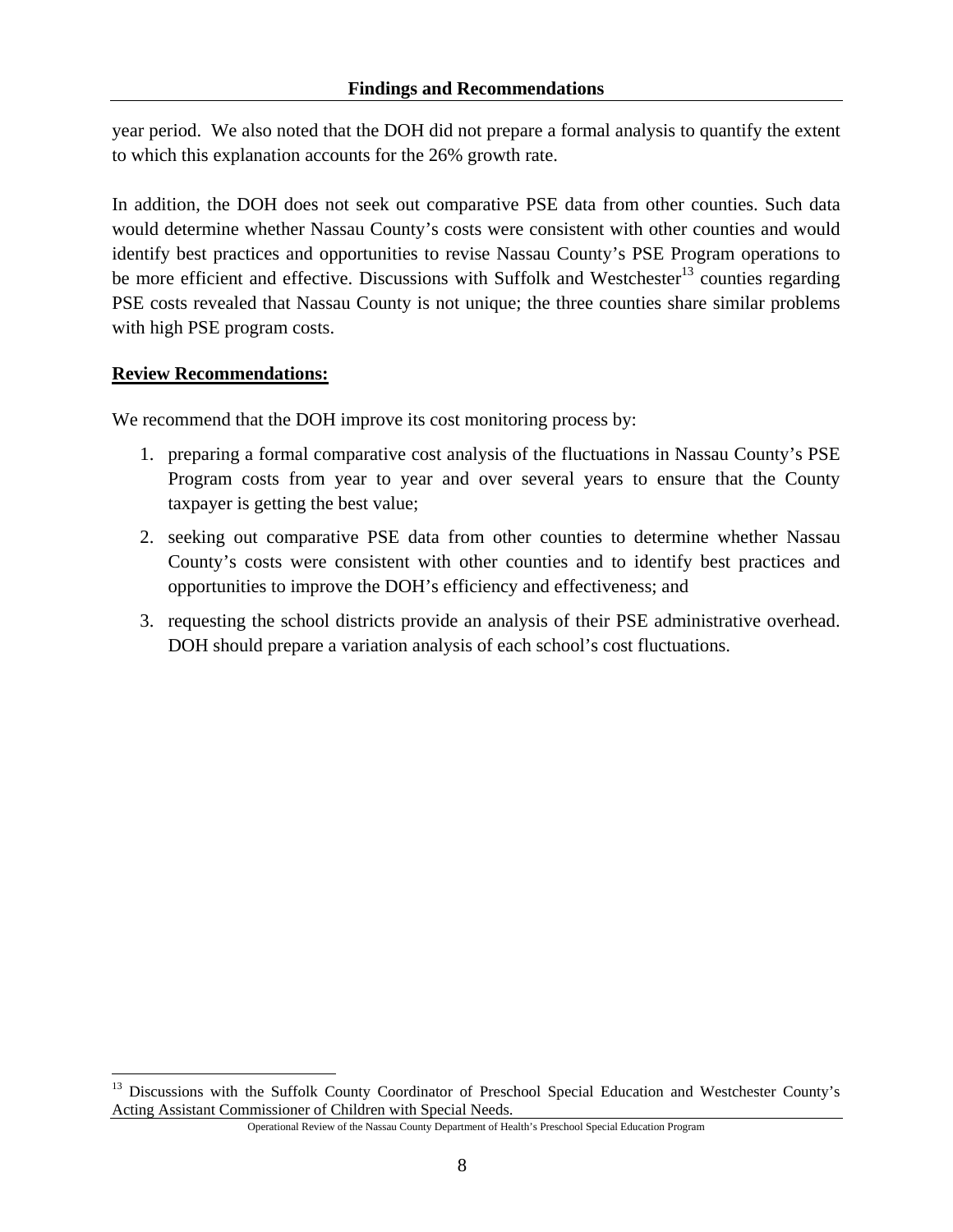#### **Exhibit 2**

#### **Nassau County Preschool Special Education Program Comparative Cost Analysis 2006-2010\* Rounded (000's)**

| Year                        | <b>Number</b><br>of<br><b>Children</b> | <b>Center</b><br><b>Based</b><br><b>Services</b> | (1)<br><b>Special</b><br><b>Education</b><br><b>Itinerant</b><br><b>Teacher</b><br>and<br><b>Related</b><br><b>Services</b> | Cost to<br><b>Transport</b><br>Preschool<br><b>Special</b><br><b>Education</b><br><b>Children</b> |     | Eligibility<br><b>Evaluations</b> | (2)<br><b>Reimbursed</b><br><b>School</b><br><b>Districts</b><br><b>Adm. Costs</b> | <b>Summer</b><br><b>Program</b> | <b>Nassau</b><br>County<br><b>Salaries</b> | (3)<br>Other<br>Program<br><b>Costs</b> | Total<br>Program<br><b>Costs</b> |
|-----------------------------|----------------------------------------|--------------------------------------------------|-----------------------------------------------------------------------------------------------------------------------------|---------------------------------------------------------------------------------------------------|-----|-----------------------------------|------------------------------------------------------------------------------------|---------------------------------|--------------------------------------------|-----------------------------------------|----------------------------------|
| 2006                        | 6,321                                  | \$59,818                                         | 25,791<br>\$                                                                                                                | \$11,410                                                                                          | \$  | 4,684                             | \$<br>1,320                                                                        | \$1,600                         | \$<br>360                                  | \$<br>74                                | \$<br>105,057                    |
| 2007                        | 6,334                                  | 54,537                                           | 27,254                                                                                                                      | 16,387                                                                                            |     | 4,464                             | 1,616                                                                              | 1,600                           | 383                                        | 126                                     | \$<br>106,367                    |
| 2008                        | 6,310                                  | 56,814                                           | 24,650                                                                                                                      | 17,755                                                                                            |     | 2,698                             | 2,097                                                                              | 2,259                           | 322                                        | 200                                     | \$<br>106,795                    |
| 2009                        | 6,191                                  | 60,770                                           | 28,565                                                                                                                      | 16,983                                                                                            |     | 3,646                             | 2,704                                                                              | 2,600                           | 315                                        | 308                                     | \$115,891                        |
| 2010                        | 5,720                                  | 68,812                                           | 19,405                                                                                                                      | 16,080                                                                                            |     | 3,426                             | 3,015                                                                              | 2,274                           | 337                                        | 196                                     | \$113,545                        |
| Totals                      |                                        | \$300,751                                        | \$125,665                                                                                                                   | \$78,615                                                                                          | \$. | 18,918                            | \$<br>10,752                                                                       | \$10,333                        | \$1,717                                    | \$<br>904                               | \$547,655                        |
| Average<br>Annual<br>Growth |                                        | 3%                                               | $-5%$                                                                                                                       | 8%                                                                                                |     | $-5%$                             | 26%                                                                                | 8%                              | $-1\%$                                     | 33%                                     | 2%                               |

**\*** Data taken from Nassau Integrated Financial System ("NIFS") Organization Summary. NIFS is Nassau County's general ledger.

(1) Nassau County Comptroller's Office Field Audit Section ("Field Audit") analysis of NIFS revealed that Related Services was not shown as a separate item in 2006-2008. The amount attributed to Related Services was \$11.5 million in 2009 and \$9.1 million in 2010.

(2) These costs represent the salaries and other expenses incurred by each school district to determine a child's eligibility for the Preschool Program and the nature and scope of the services to be provided. The average annual growth of 26% between 2006 and 2010 could not be explained by analyzing NIFS.

(3) Field Audit's analysis of NIFS grouped the following costs as "Other Program Costs": Committee on Preschool Special Education Municipal Representatives Fees, Medicaid Billing Agencies, and Software & Supplies. We determined that the average annual growth of 33 % between 2006 and 2010 is primarily due to the use of Medicaid billing agents in 2008 and 2009. The decreased cost in 2010 was the result of the federal government's retroactive revision of the requirements for billing Medicaid. Nassau County was unable to meet the revised requirements on a retroactive basis, reducing the number of Medicaid billing agents needed.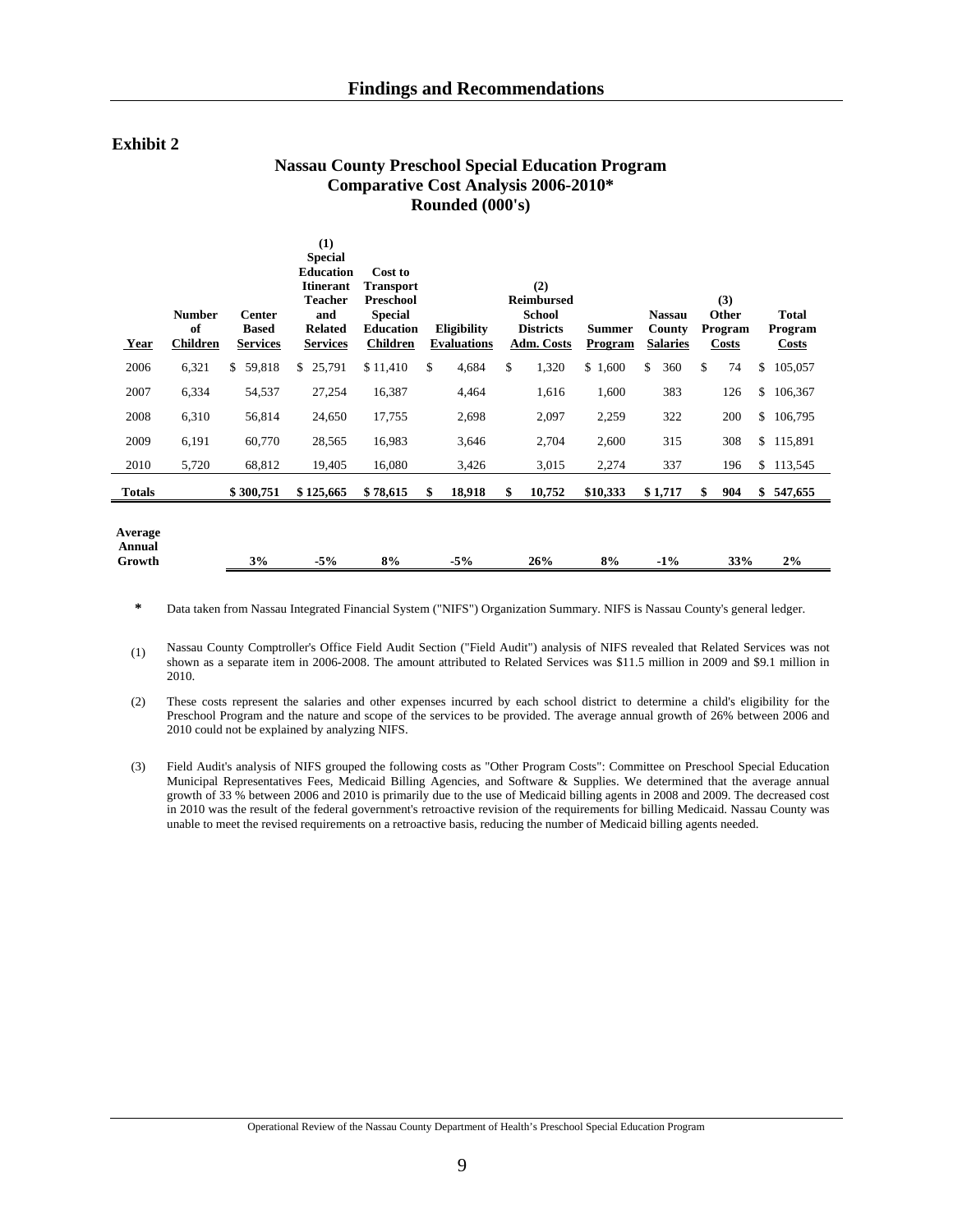## **Review Finding (4):**

 $\overline{a}$ 

#### **Regular Reconciliations of Vendor Payments Are Not Performed**

The Nassau County DOH has not reconciled the McGuinness<sup>14</sup> software system for approved payment claim requests to the payments made to service providers and posted to the County's Nassau Integrated Finance System ("NIFS") to ensure that only approved claims were paid for the correct amount, for the reasons stated below. The McGuinness system software is used by the DOH to record and monitor all provider payment claim requests against the school districts' authorization documentation before payments are approved to be paid.

Upon receipt of provider claims, DOH staff review each claim to ensure the services are approved in the child's Individual Educational Program ("IEP") at the approved rate and enter the claim in the McGuinness system. An approved payment request detail file is generated by McGuiness showing all approved payments requests to the service providers. It is forwarded to the Comptroller's Office for payment and posting to NIFS. NIFS generates the payments to the providers and a payment file, which is sent to the DOH and uploaded into the McGuinness software system. Our testing of 30 payment claim requests for 2010 received by the DOH from six service providers (for Center Based, Special Education Itinerant Teacher and Related Services), totaling \$100,500, determined that the claims were properly reviewed, supported and paid.

In addition to the testing of 30 payment requests, we requested the claims to cash disbursements reconciliation to ensure that differences were identified and resolved in a timely manner. We were informed that the DOH performed the claims to cash disbursements reconciliation on a daily basis prior to when Nassau County first made electronic payments available to vendors. We were advised that due to this change, the reconciliation method was no longer viable and the DOH had not been able to develop a new method. As a result, the DOH decided to reconcile McGuinness to NIFS monthly for a test period only (July 2008 through March 2009) and found that the differences during the test period were primarily due to timing issues.

In order to assess the risk of undetected errors, we performed the McGuinness to NIFS reconciliation for 2010 and noted significant differences. However, with the help of the DOH staff, we were able to identify the nature of the differences in the audit reconciliation.

<sup>14</sup> McGuinness is a software system used in many Counties to data input the STAC ("System to Track & Account for Children") forms. The school's IEP is used to authorize services. Data can also be imported from other sources. The McGuinness software system takes the data and formats it into NYSED's designated layout for electronic submittals.

Operational Review of the Nassau County Department of Health's Preschool Special Education Program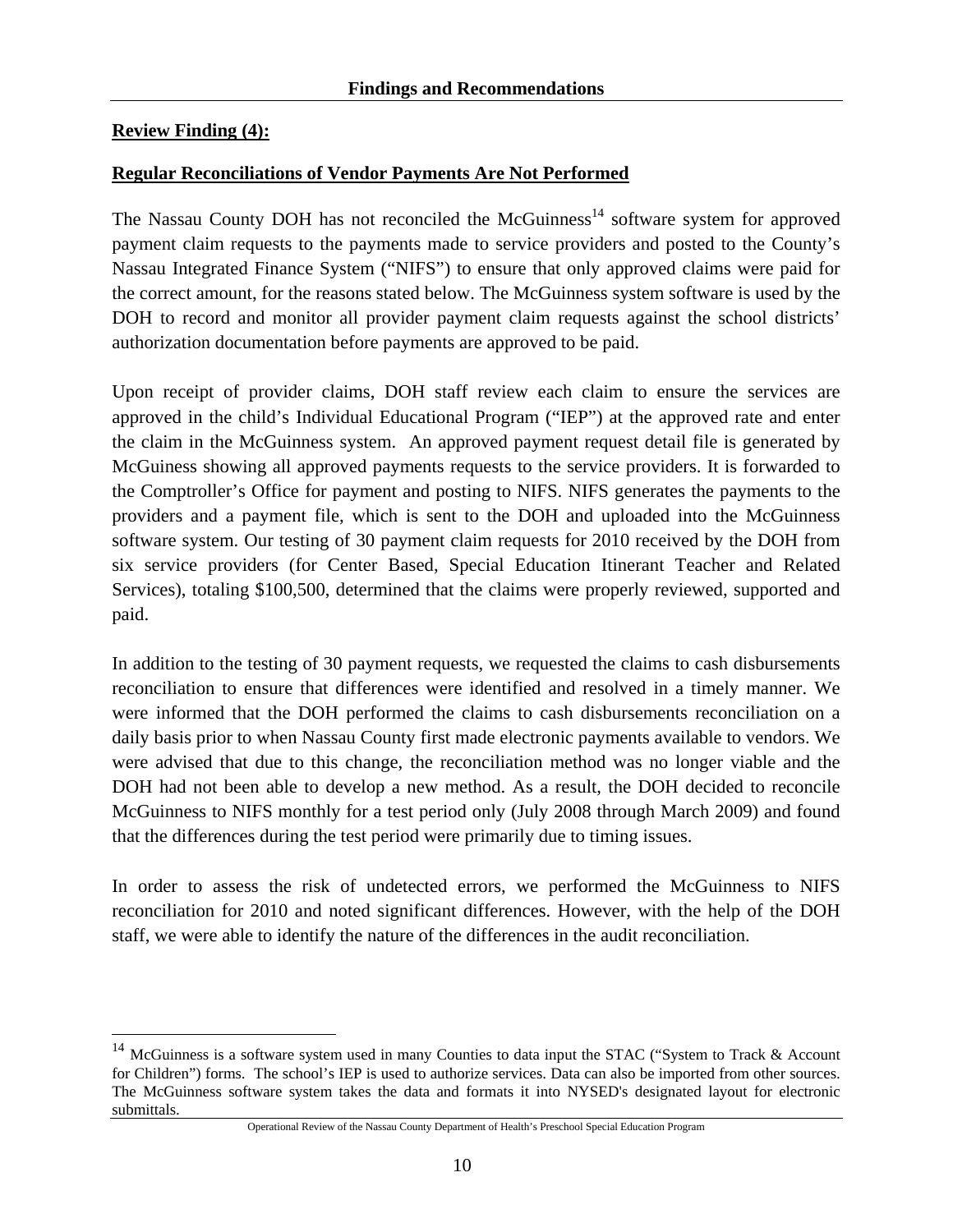#### **Findings and Recommendations**

| <b>McGuinness</b> | NIFS | <b>Difference</b>                 |  |  |  |  |
|-------------------|------|-----------------------------------|--|--|--|--|
| \$19,066,053      |      | $$16,079,768 \mid $(2,986,285)^*$ |  |  |  |  |

\* \$2,687,700 - Paid in NIFS in 2009 – Timing Difference \$298,585 - Other Reconciling Items

After considering these reconciling items, we determined that unexplained differences for the audit period were not material. However, performing a reconciliation on a test basis for a limited period of time is not an adequate substitute to ensure that the differences are always due to timing and within acceptable limits. The lack of a regularly scheduled claim to cash disbursements reconciliation increases the risk of undetected errors and overpayments.

#### **Review Recommendations:**

We recommend that the DOH develop a practical method to perform the claims to cash disbursement reconciliation on a periodic basis. Year-end NIFS balances are used for the County's Consolidated Financial Report; therefore DOH should at a minimum make sure the NIFS balance is reconciled back to the subsidiary ledger (McGuinness system).

#### **Review Finding (5):**

#### **The Number of Quality Assurance Reviews of Service Providers is Inadequate**

During the audit period 2009 and 2010, support was provided by the DOH Education Specialist that DOH performed only three independent service provider visits. These reviews help ensure billing and quality control problems are detected and resolved in a timely manner.

The local school district approves the PSE services and selects the service providers from a NYS list of approved providers. From this point on, the DOH is responsible to prepare the contract to provide the services and the contract is between the DOH and the service provider. The DOH manages 200 service providers pursuant to the aforementioned contracts. To assist in managing the 200 service providers, the DOH implemented internal control initiatives including a PSE Program Policy and Procedures Manual and a Best Practices Manual. The DOH distributes the manuals to all its service providers and schedules visits with the providers to evaluate compliance.

According to the DOH, its education specialist performs the visits to service providers. This assignment is in addition to the education specialist's responsibility to manage the Municipal Representative ("MR") function for the DOH. According to the DOH, the visit is a Quality Assurance monitoring review at the service provider's facility. The review involves the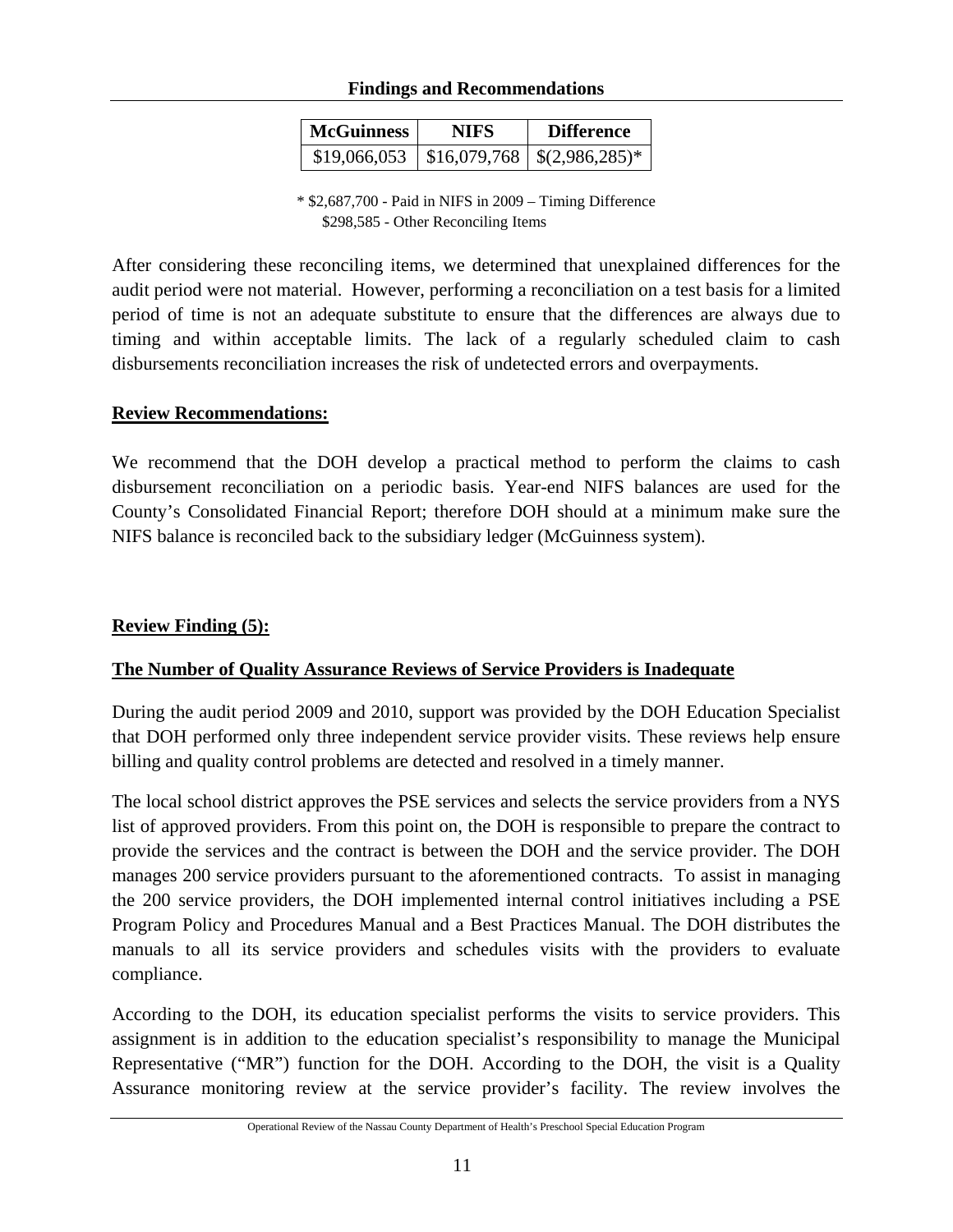examination of personnel records, child records, policies and procedures, billing practices and health and safety practices. For example, the DOH may review personnel records for up to date license and registration information. Case files are reviewed for proper log notes, progress reports, absence notes and billing data, etc. The review can result in recommendations to improve records as well as the disallowance of expenses. The DOH notifies the service provider of the results and the service provider is required to submit a corrective action plan.

#### **Review Recommendation:**

DOH officials should perform Quality Assurance reviews of PSE Program providers every two to three years.

#### **Review Finding (6):**

## **DOH Has Not Pursued the Opportunity to Reduce Costs by Becoming an Approved New York State Program Provider**

We were informed by Suffolk and Westchester County representatives<sup>15</sup> that these counties applied for and became approved by NYSED as Program Providers. Both counties have established their own Special Education Itinerant Teacher and Related Services programs. The representatives explained that as Program Providers, Suffolk and Westchester Counties receive administrative fees from the NYSED for services each provided as Program Providers and the services may be provided through the use of contracted agents. Suffolk and Westchester County representatives were unable to provide the related cost savings.

We were informed by the DOH that Nassau County has not become an approved NYSED Program Provider due to the lack of staffing that would be required to operate such a program. However, we found no evidence that the DOH had performed a cost/benefit analysis to determine if Nassau County would benefit from becoming an approved NYSED Program Provider.

#### **Review Recommendation:**

 $\overline{a}$ 

We recommend that the DOH develop a cost/benefit analysis to determine if the DOH would benefit from becoming Program Providers.

<sup>&</sup>lt;sup>15</sup> Discussions with the Suffolk County Coordinator of Preschool Special Education and Westchester County's Acting Assistant Commissioner of Children with Special Needs.

Operational Review of the Nassau County Department of Health's Preschool Special Education Program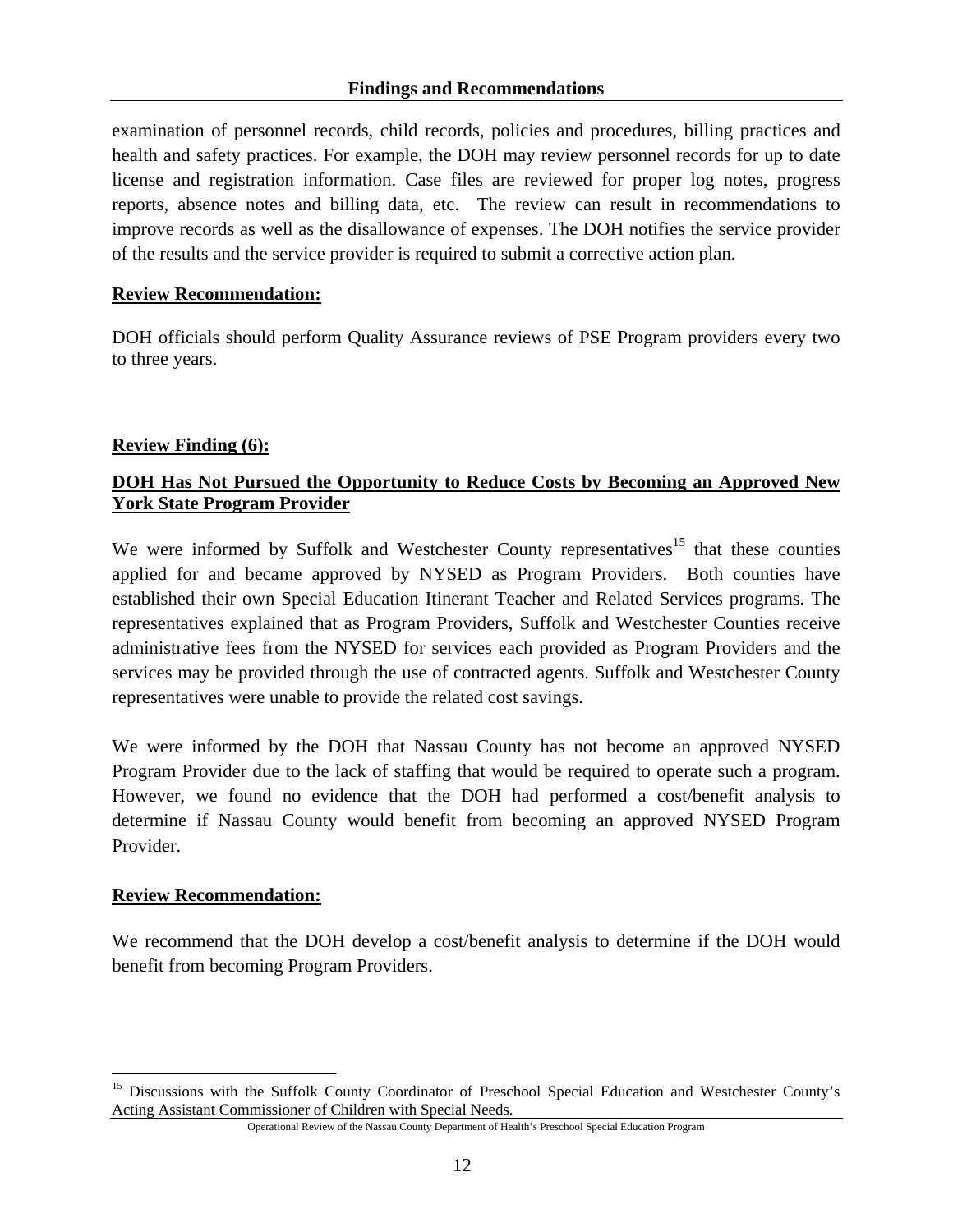## **Review Finding (7):**

 $\overline{a}$ 

## **DOH Has Not Evaluated the Feasibility and Potential Savings in Bringing the Transportation Program In-House**

NYS mandates that Nassau County provide, either directly or by contract, suitable transportation for PSE children who attend a Center Based program school up to 50 miles from the Center Based location.

Transportation expenses paid by Nassau County totaled approximately \$33 million for approximately 1,400 children enrolled in the PSE Program for 2009 and 2010. On a per child basis, this computes to an average transportation cost per child of approximately \$1,000 per month or \$12,000 per year. We were informed by the DOH that factors contributing to higher transportation costs included: buses may transport only one child due to the different programs' start times for each child and more routes are necessary because the maximum time a child could be on a bus is  $75^{16}$  minutes. The DOH advised that as an alternative, the parents of these children can, but are not required to, transport their child at public expense (parents receive the federal mileage reimbursement rate).

Nassau County contracts with an outside vendor, Servisair, to be the transportation administrator at a cost of \$437,650 for the 2009-2010 school year and \$444,215 for the 2010-2011 school year. Nassau County also has blanket purchase orders for two bus companies, Acme Bus and WE Transport, to provide the transportation service. Servisair monitors and inspects Acme and WE Transport's compliance with Nassau County's contracts, manages the bus routes and handles bus complaints.

Our review noted that Westchester County administers its PSE transportation program through two employees at an annual cost of approximately  $$140,000^{17}$ , excluding benefits. We determined that one reason the Servisair administrator costs were higher was because they included the salaries of four bus inspectors totaling \$123,000 for the 2010-2011 school year compared to the cost of Westchester's one inspector. A comparison to Suffolk County could not be done because Suffolk County did not respond to our inquiries regarding transportation costs.

We discussed the approach being used by Westchester County with Nassau County's DOH and were advised that Nassau County does not have the staff required to administer the transportation program. However, we found no evidence that Nassau County's DOH had prepared a cost/benefit analysis to determine if Nassau County would benefit from bringing this function in house.

<sup>&</sup>lt;sup>16</sup> The DOH advised that the time was recently increased subsequent to our audit to 90 minutes.

<sup>&</sup>lt;sup>17</sup> Transportation Coordinator \$90,000 and Inspector \$50,000, per phone call with Westchester County.

Operational Review of the Nassau County Department of Health's Preschool Special Education Program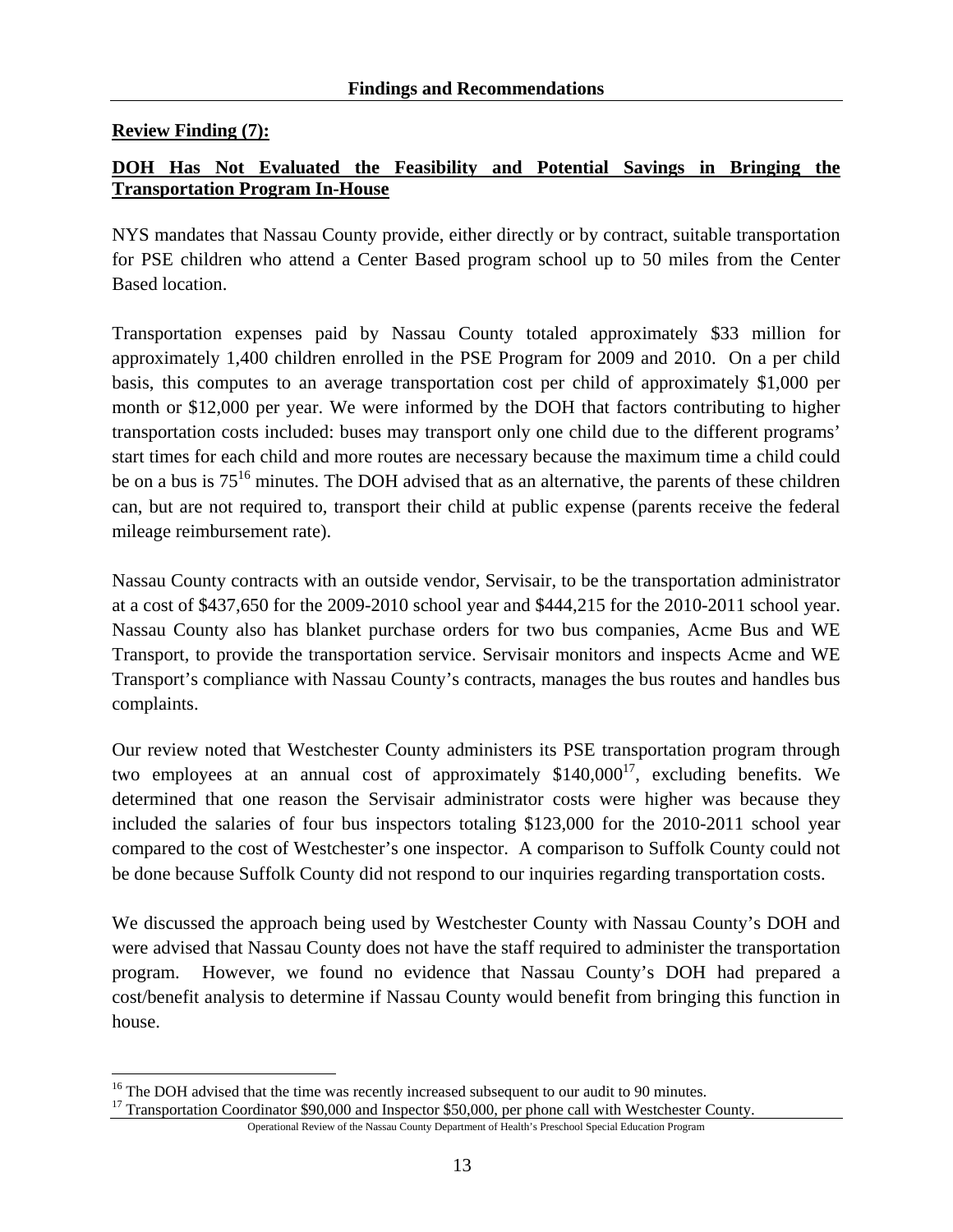Our substantive testing included eight transportation claims submitted by parents and two transportation claims submitted by service providers totaling \$4.2 million for 2010. We found that the eight transportation claims were paid for eligible children according to their Individual Education Plan and the transportation rates paid agreed to the supporting contracts and addendums.

We noted a 5.3% reduction in Nassau County's PSE related transportation costs from 2009 to 2010. Nassau County's DOH attributed the reduction in transportation expenses from 2009 to 2010 to its concerted effort to increase the maximum time a child can be on a bus to 90 minutes and to County initiatives to encourage parents to drive their children to the Center Based programs.

## **Review Recommendation:**

We recommend that the DOH develop a cost/benefit analysis to determine if Nassau County would benefit from bringing the transportation administrator function in house.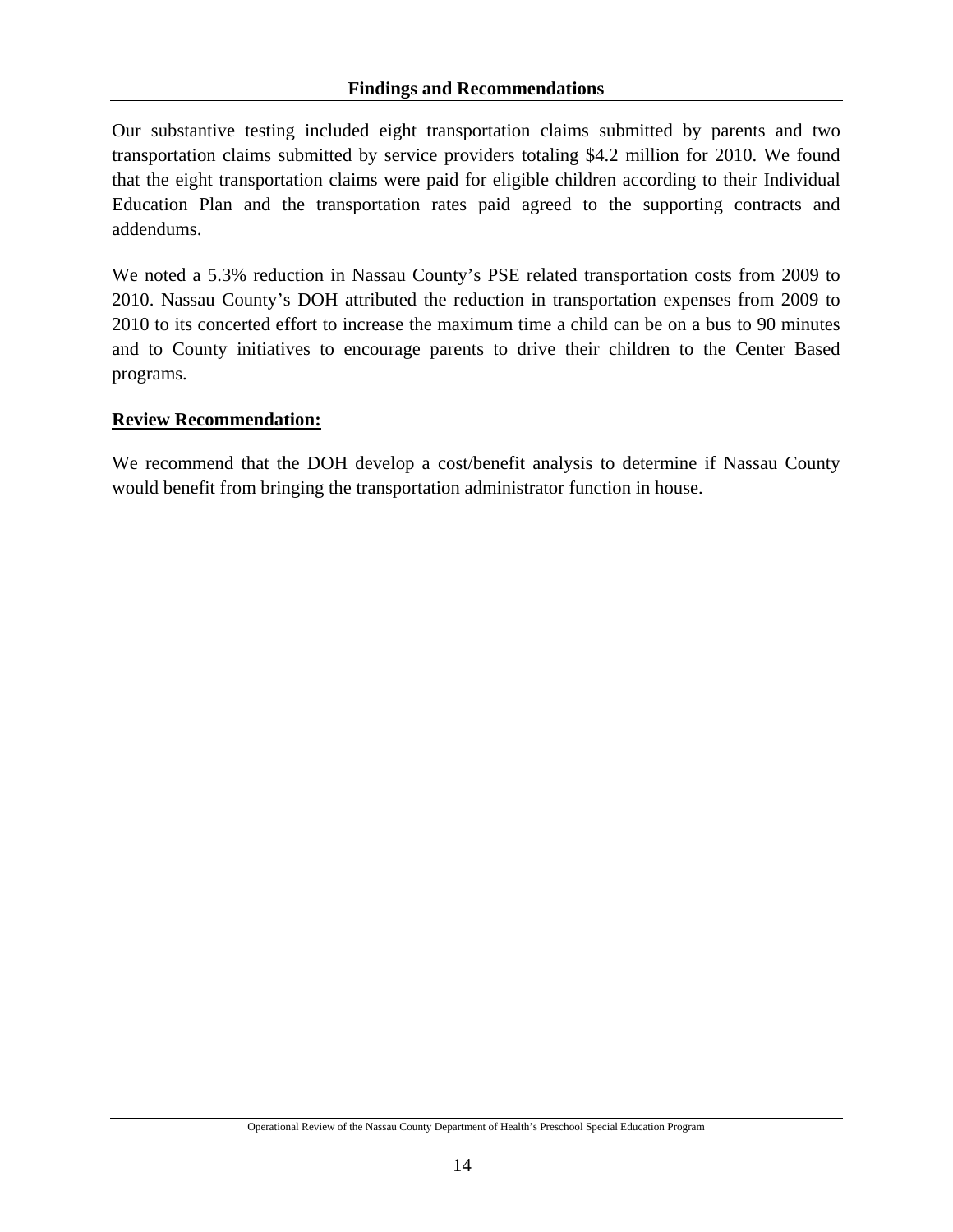In February 2011, the New York State Association of Counties ("NYSAC") issued the *Reforming Mandates, Reducing Costs Report* ("Report") to the Governor's Mandate Relief Team. According to the NYSAC, "State mandates consumed 90 percent of the county property tax levy statewide in 2010 and have been a direct cause of property tax increases over the past five decades."<sup>18</sup> The Report pointed out that NYS had reneged on its statutory assurances to increase State Aid in the program to reduce the County fiscal liability to 25% by the 1993-1994 school year. The Report also concluded that the priority should be to remove counties from the fiscal, contractual and programmatic responsibilities of the PSE Program by 2013. Moreover, the Report identified  $23^{19}$  specific mandate relief opportunities that in the near term would save money, improve service, or both.

Further, "In most of the Country, public school districts provide Special Ed Pre-K. New York is the only state that turns over the program to private contractors, many of which are for profit companies. (The state's program predates the 1986 federal law mandating Special Ed Pre-K and New York has always relied on contractors.)"<sup>20</sup>

In June 2012, the New York State Association of Counties issued an opinion stating that "Recent New York Times articles, combined with a series of State Comptroller reports, expose serious deficiencies in the State's Preschool Special Education Program. These reports reveal a pattern of systemic fraud, waste and abuse that must lead to an overhaul of this critical program.

The preschool special education program provides essential services like speech and occupational therapy to special needs children between the ages of 3 and 5 years old. Counties, which finance this \$2 billion program, are alarmed at these recent reports that highlight the growing costs and apparent misuse of taxpayer dollars. The issue is that our children are receiving uncoordinated care at the most expensive rate in the nation."<sup>21</sup> See Appendix D for the full opinion.

 $\overline{a}$ 

<sup>&</sup>lt;sup>18</sup> New York State Association of Counties ("NYSAC"), Reforming Mandates, Reducing Costs, page 3.

 $19$  See Appendix C for the complete list of NYSAC's 23 mandate relief opportunities.

<sup>&</sup>lt;sup>20</sup> Daniel Halbinger, The New York Times, June 5, 2012.

<sup>&</sup>lt;sup>21</sup> Stephen J. Acquario, Legislative Action Center, June 26, 2012.

Operational Review of the Nassau County Department of Health's Preschool Special Education Program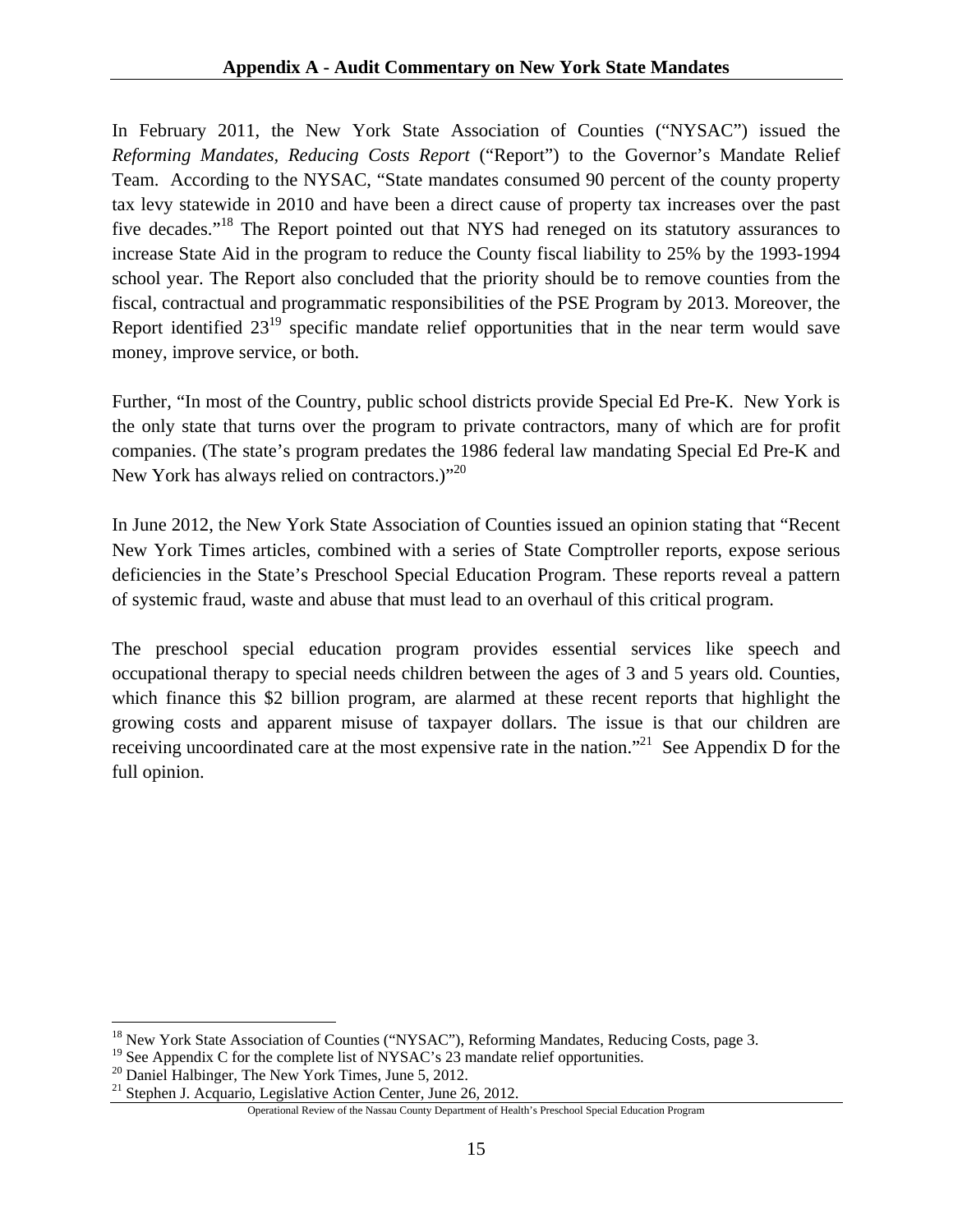## **Impact of State Mandates to Nassau County**

During the course of the audit, we noted the following as it pertains to the impact of NYS PSE Mandates on Nassau County operations and expenses:

• *County Cost of Providing Preschool Special Education Services is Not in Nassau County's Charter* 

Our review found that providing for PSE services is not a customary function of county government and is not included in the Nassau County Charter. Based on actual PSE revenues and costs in 2009 and 2010, including State Aid, shifting responsibility to the educational funding sources would have saved Nassau County \$47.2 million in 2009 and \$46.2 million in 2010.

# • *Lack of Budgetary Control in the State Mandated Preschool Special Education Program*

School districts are only responsible for establishing operational controls and administrating PSE Program operations. They are not required to budget for PSE Program costs and are not accountable to stay within the confines of the DOH budget. As a result, there is no inherent incentive to encourage the selection of the least costly service, service provider or service location.

## • *Disparity in Nassau County School Districts' Preschool Eligibility and Costs per Child*

Nassau County's DOH provides the school districts with a PSE Program Schedule ("Schedule") for each school year. The Schedule for the 2009-2010 school year can be found in Appendix B to this report. The Schedule is prepared by the DOH using the information received from each school district and the program provider billing. The Schedule will show each school district's enrollment figures, eligibility rates, the average cost per eligible child for each school district in Nassau County and total costs. The eligibility rate represents the number of children who are approved as eligible for PSE services as a percentage of the total number of children in the school district who applied for PSE eligibility. A high eligibility rate means that more children are entering the program, which drives up costs for the County, not the school districts.

The DOH Director of PSE Programs provides the Schedule to the school districts to increase their awareness of the financial impact of the CPSE decisions made throughout the County and where each school district stands in relation to the others. Many of the school districts were surprised that the countywide enrollment numbers, eligibility rates and costs were as high as they were.

Operational Review of the Nassau County Department of Health's Preschool Special Education Program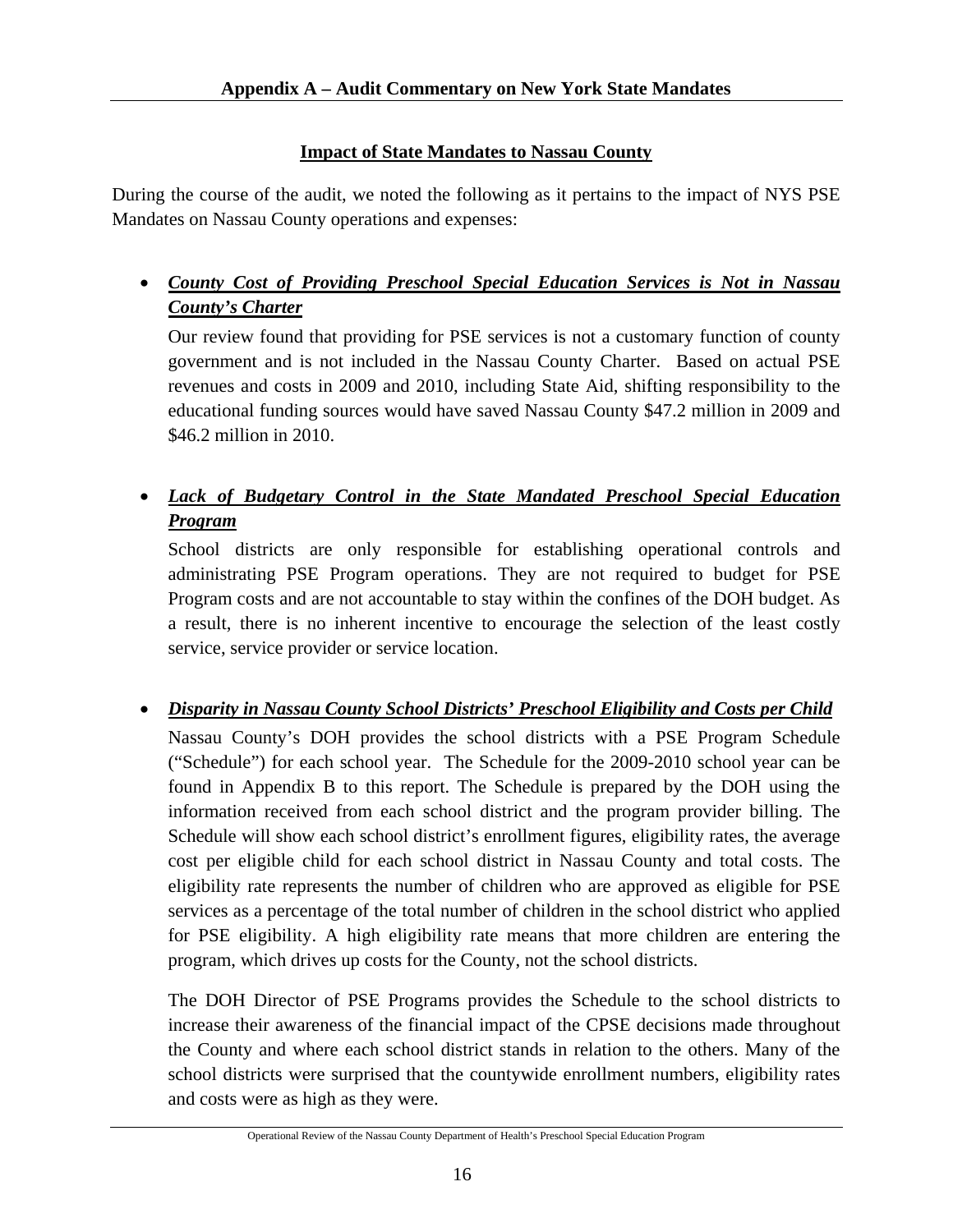For example, using the data in Appendix B, we prepared the chart in Exhibit 3 to illustrate that PSE enrollment figures, eligibility rates and costs for many school districts in Nassau County for the 2009-2010 school year were high when compared to the County Averages shown at the bottom of Appendix B.

#### **Exhibit 3**

## **Analysis of Local School Districts**

## **Nassau County Enrollment, Eligibility Rates and PSE Costs**

| <b>School Districts Compared to</b><br><b>Nassau County Average</b>                                          | <b>Number</b><br>of School<br><b>Districts</b> | Total<br><b>Number</b><br>of School<br><b>Districts</b> | $\frac{6}{9}$ | <b>Additional Information</b>                                                                     |
|--------------------------------------------------------------------------------------------------------------|------------------------------------------------|---------------------------------------------------------|---------------|---------------------------------------------------------------------------------------------------|
| Greater than Nassau County<br>Average Eligibility Rate* of 81%                                               | 21                                             | $55***$                                                 | 38%           |                                                                                                   |
| <b>Greater than Eligibility Rate</b><br>of 90%                                                               | $\overline{4}$                                 | 21                                                      | 19%           | Amityville, Mineola<br>Roosevelt and West<br>Hempstead                                            |
|                                                                                                              |                                                |                                                         |               |                                                                                                   |
| Greater than Nassau County<br>Average Cost/Eligible Child of<br>\$25,885                                     | 27                                             | 55                                                      | 49%           |                                                                                                   |
| <b>Greater than Average</b><br>Cost/Eligible Child of \$40,000                                               | 3                                              | 27                                                      | 11%           | Herricks, Jericho and<br>Plainview-Old Bethpage                                                   |
|                                                                                                              |                                                |                                                         |               |                                                                                                   |
| Eligible PSE School Children<br>Represent over 19% of PSE and<br>Kindergarten Population in Nassau<br>County | 25                                             | 55                                                      | 45%           |                                                                                                   |
| Over 28% of PSE and<br><b>Kindergarten Population</b><br>in Nassau County                                    | 7                                              | 25                                                      | 28%           | Island Park, Island Trees,<br>Lawrence, Locust Valley,<br>Malverne, Wantagh and West<br>Hempstead |

#### **2009/2010 School Year**

\* The eligibility rate represents the number of children who are approved as eligible for Preschool Special Education services as a percentage of the total number of children in the school district who applied for Preschool Special Education eligibility. The Nassau County average eligibility rate represents the simple average of the individual school district eligibility rates.

\*\* Nassau County has 56 local school districts, however, the Sewanhaka School district does not have an elementary school and does not provide a Preschool Special Education Program

Source of Data: Appendix B

Operational Review of the Nassau County Department of Health's Preschool Special Education Program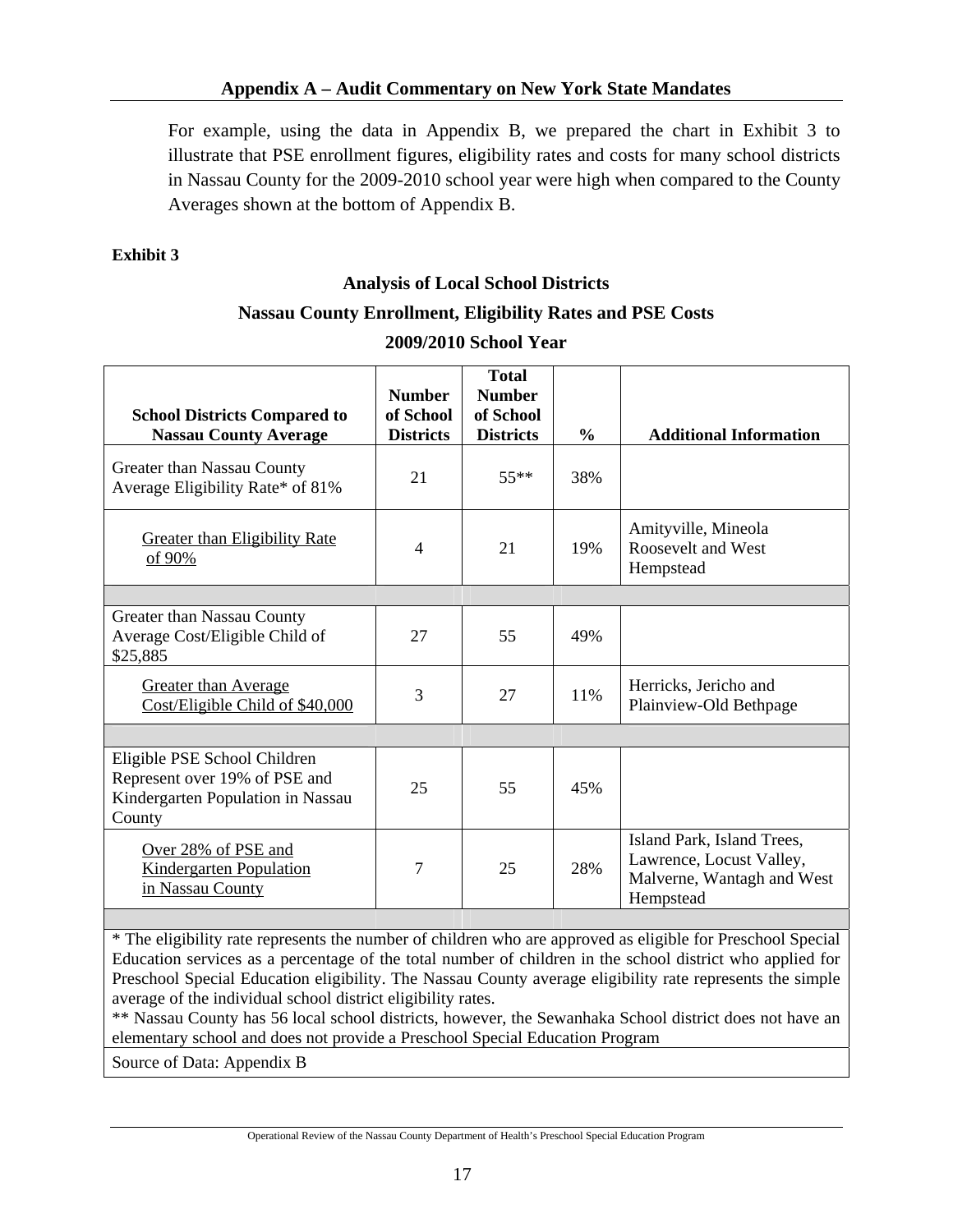## • *Medicaid Requirements Changed Retroactively Causing Nassau County to Lose \$1.9 Million in 2010*

Medicaid reimbursements received by Nassau County for the PSE Program decreased from approximately \$2 million in 2009 to \$108,000 in 2010. We were informed by the DOH that NYS, through an agreement with the federal government, revised the requirements for billing Medicaid. However, the agreement, dated April 26, 2010, was effective September 1, 2009 and the DOH was unable to retroactively meet the revised requirements. The DOH indicated that it filed a suit under Article  $78^{22}$  of the New York Civil Practice Law and Rules against NYS to challenge this agreement; however, the County did not prevail.

## • *Special Education Itinerant Teacher Services Were Paid When Services Were Not Provided*

Special Education Itinerant Teacher services paid by Nassau County totaled \$17.1 million for 2009 and \$10.3 million for 2010. We were advised by the DOH that it could not provide any data on student absenteeism to determine the cost to the County for SEIT services not actually provided to children.

## **Department of Health Views on New York State Mandates**

Our review of the mandate relief opportunities shown in Appendix C with the DOH Preschool Special Education Program staff revealed that they agree with some but not all of the mandate relief opportunities. The mandate relief opportunities that the DOH Preschool Special Education Program staff agreed with included:

- 1. Removing counties from the fiscal, contractual and programmatic responsibilities of the PSE Program by shifting responsibilities to educational funding sources.
- 2. Increasing the NYSED reimbursement to counties to 75% if counties are not removed from the fiscal, contractual and programmatic responsibilities.
- 3. Making school districts responsible to contract with bus companies to transport Pre-K students.
- 4. Making school districts responsible to pay their administrative overhead cost to administer the PSE Program and the cost of the Special Education Summer School Program. The DOH Preschool Special Education Program staff believes that these expenses represent normal operating expenses of each school district.

 $22\,$ Article 78 of the New York Civil Practice Laws and Rules establishes the procedure for challenging the determinations of administrative agencies, public bodies or officers.

Operational Review of the Nassau County Department of Health's Preschool Special Education Program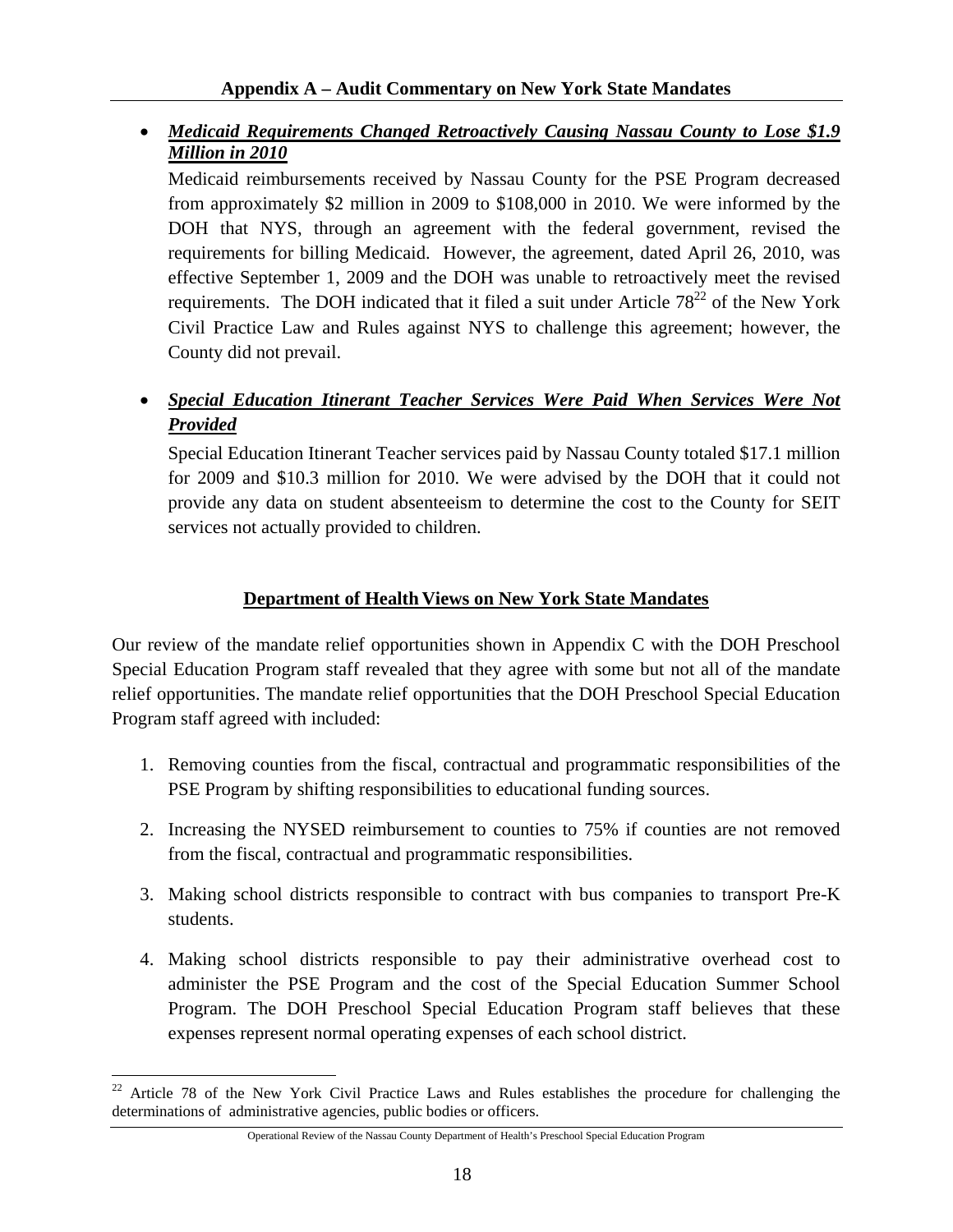- 5. Not requiring the County to pay for Special Education Itinerant Teacher services that were not provided.
- 6. Mandating that the "closest certified program available" should be selected.
- 7. Training CPSE chairs<sup>23</sup> on 12-month programming and reviewing Individual Education Plans for compliance.

The mandate relief opportunities that the DOH Preschool Special Education Program staff did not agree with included:

- 1. Increasing the counties role in developing and writing the initial Individual Education Plan and in decisions on Individual Education Plan amendments.
- 2. Giving counties control over Individual Education Plan decisions and final say in services to be provided.
- 3. Appointing the MR to the CPSE as a voting member.

## **Auditor Recommendations on New York State Mandate Reforms Listed in Appendix C That Can Bring the Most Relief to Nassau County**

We recommend that Nassau County should pursue with New York State's legislative bodies the New York State Association of Counties' recommendations with a focus on those that we believe would bring the most relief to Nassau County. The primary relief opportunity is to pursue legislation to shift fiscal responsibility for the Preschool Education Program, including transportation, to the educational funding sources.

In the short term, we believe Nassau County would benefit most from the following New York State Association of Counties' recommendations. New York State should:

- 1. increase the State Aid percentage of reimbursement to Nassau County;
- 2. eliminate the requirement for Nassau County to reimburse the local school districts for their PSE Administrative overhead;
- 3. include PSE Administrative overhead as an eligible cost for State Aid reimbursement;
- 4. eliminate the requirement for Nassau County to fund 10% of a summer school program for Special Education students ages 5-21;

<u>.</u>

<sup>&</sup>lt;sup>23</sup> The chairperson of the Committee on Preschool Education.

Operational Review of the Nassau County Department of Health's Preschool Special Education Program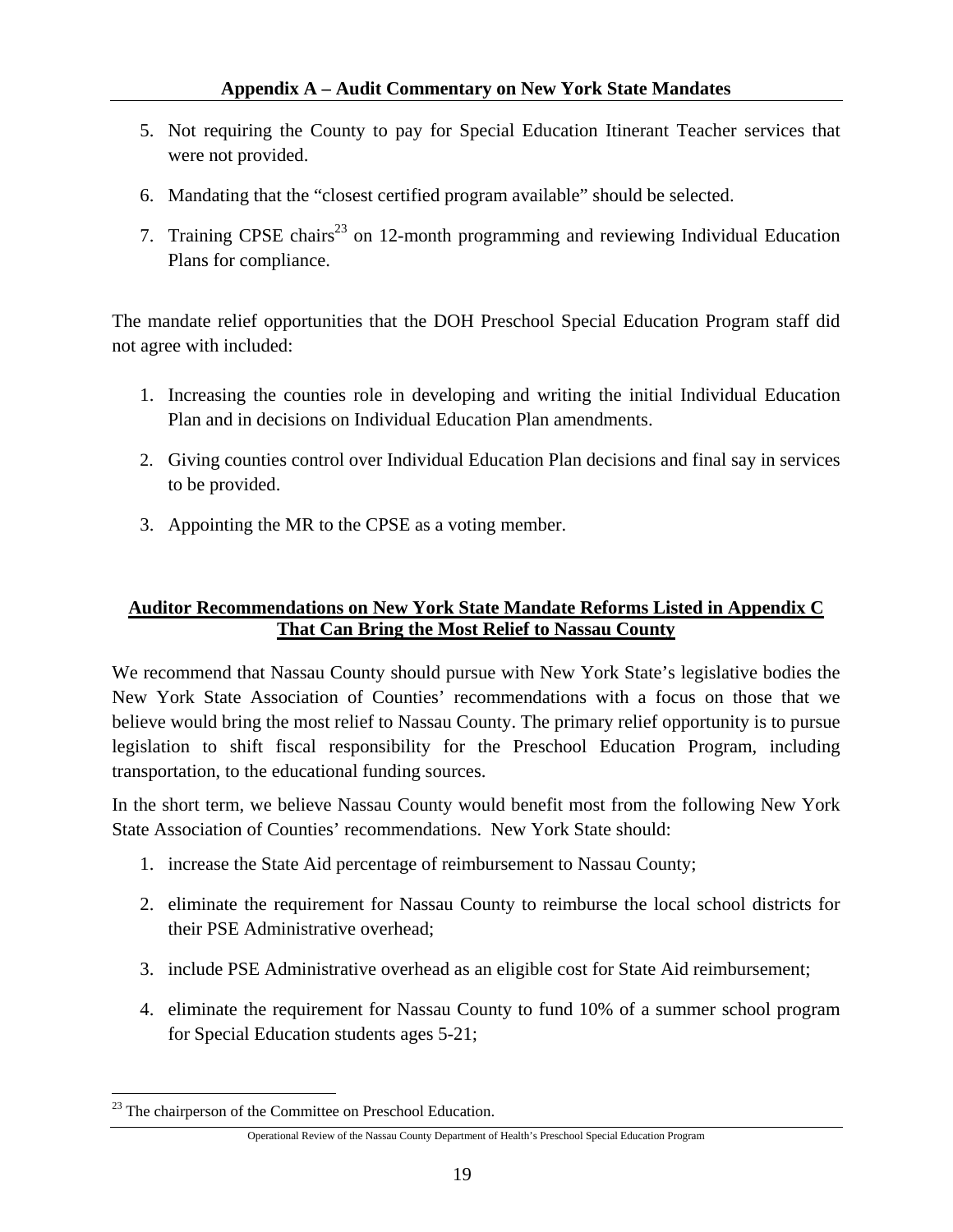- 5. incorporate Universal Pre-K in each school district; and
- 6. incorporate budgetary accountability by the local school districts to the counties.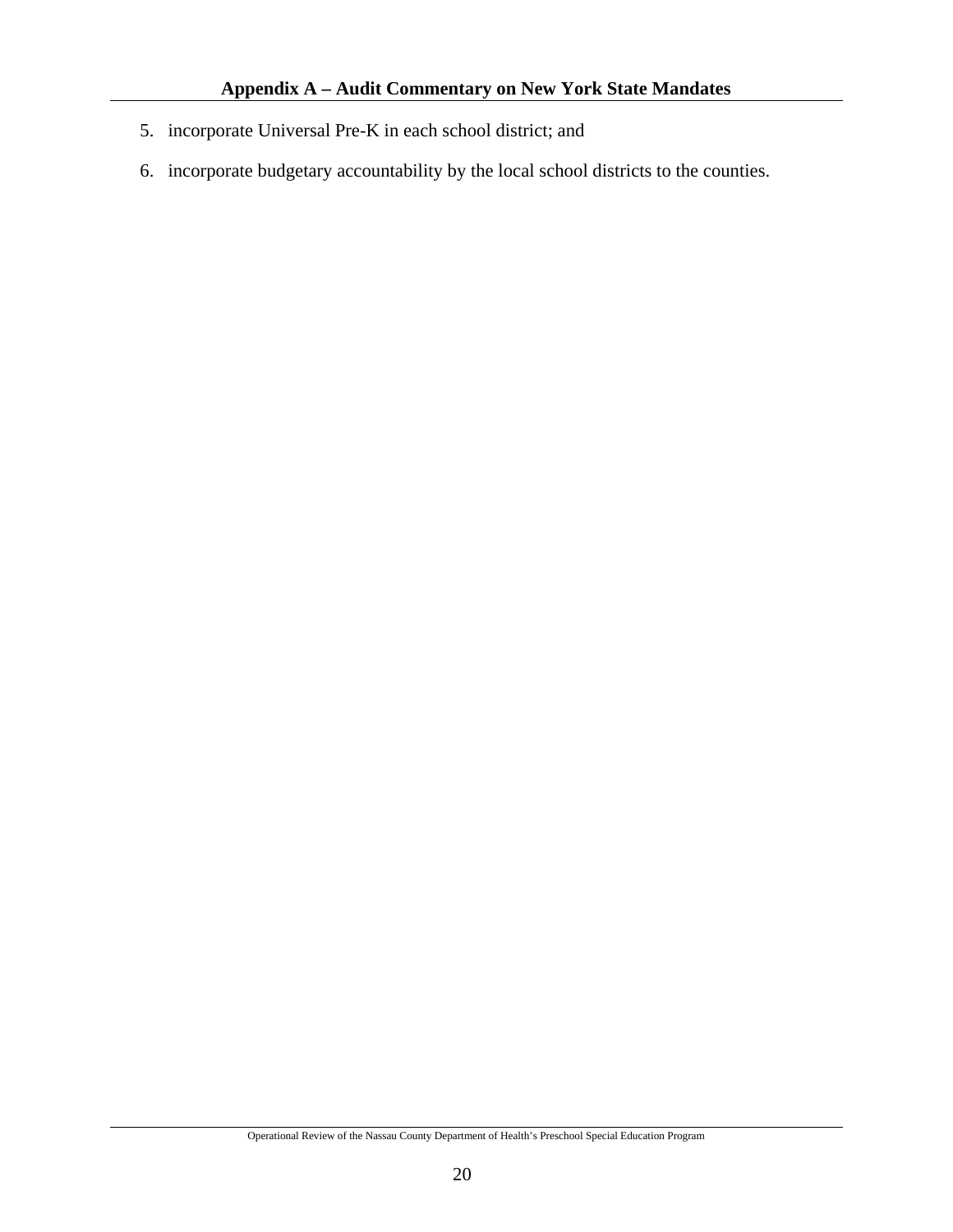| Nassau County Preschool Special Education Program         |                                                        |                                                                      |                                |                                                        |                                                    |                                     |                                          |  |  |  |
|-----------------------------------------------------------|--------------------------------------------------------|----------------------------------------------------------------------|--------------------------------|--------------------------------------------------------|----------------------------------------------------|-------------------------------------|------------------------------------------|--|--|--|
| <b>Enrollment, Eligibility Rates and PSE Expenditures</b> |                                                        |                                                                      |                                |                                                        |                                                    |                                     |                                          |  |  |  |
| 2009/2010 School Year                                     |                                                        |                                                                      |                                |                                                        |                                                    |                                     |                                          |  |  |  |
| <b>Nassau County</b><br><b>School District</b>            | Number of<br>Children<br><b>Enrolled</b> in<br>Pre-K&K | <b>Total</b><br><b>Expenditures</b><br>(CB, SEIT, RS,<br>Evaluation) | Number of<br>Eligible Children | <b>Number of Eligible</b><br>& Noneligible<br>Children | Eligible as a %<br>оf<br>Eligible &<br>Nonelegible | Eligible<br>as a % of<br>PreK and K | <b>AVG Cost</b><br>per Eligible<br>Child |  |  |  |
| <b>AMITYVILLE</b>                                         | 341                                                    | \$557,197                                                            | 19                             | 20                                                     | 95%                                                | 6%                                  | \$29,326                                 |  |  |  |
| <b>BALDWIN</b>                                            | 292                                                    | 2,016,512                                                            | 61                             | 74                                                     | 82%                                                | 21%                                 | 33,058                                   |  |  |  |
| <b>BELLMORE</b>                                           | 221                                                    | 418,631                                                              | 48                             | 59                                                     | 81%                                                | 22%                                 | 8,721                                    |  |  |  |
| <b>BETHPAGE</b>                                           | 192                                                    | 1,141,118                                                            | 54                             | 66                                                     | 82%                                                | 28%                                 | 21,132                                   |  |  |  |
| <b>CARLE PLACE</b>                                        | 98                                                     | 667,876                                                              | 22                             | 27                                                     | 81%                                                | 22%                                 | 30,358                                   |  |  |  |
| <b>COLD SPRING HARBOR</b>                                 | 110                                                    | 45.080                                                               | 5                              | $\overline{7}$                                         | 71%                                                | 5%                                  | 9,016                                    |  |  |  |
| <b>EAST MEADOW</b>                                        | 417                                                    | 3,807,602                                                            | 117                            | 138                                                    | 85%                                                | 28%                                 | 32,544                                   |  |  |  |
| <b>EAST ROCKAWAY</b>                                      | 90                                                     | 322,813                                                              | 14                             | 22                                                     | 64%                                                | 16%                                 | 23,058                                   |  |  |  |
| <b>EAST WILLISTON</b>                                     | 110                                                    | 474,418                                                              | 15                             | 22                                                     | 68%                                                | 14%                                 | 31,628                                   |  |  |  |
| <b>ELMONT</b>                                             | 670                                                    | 2,409,461                                                            | 101                            | 125                                                    | 81%                                                | 15%                                 | 23,856                                   |  |  |  |
| <b>FARMINGDALE</b>                                        | 574                                                    | 1,750,104                                                            | 65                             | 90                                                     | 72%                                                | 11%                                 | 26,925                                   |  |  |  |
| FLORAL PARK-BELLEROSE<br><b>FRANKLIN SQUARE</b>           | 340<br>275                                             | 886,527<br>1,253,372                                                 | 35<br>43                       | 43<br>53                                               | 81%<br>81%                                         | 10%<br>16%                          | 25,329<br>29,148                         |  |  |  |
| <b>FREEPORT</b>                                           | 704                                                    | 3,399,396                                                            | 124                            | 148                                                    | 84%                                                | 18%                                 | 27,414                                   |  |  |  |
| <b>GARDEN CITY</b>                                        | 318                                                    | 1,595,968                                                            | 57                             | 71                                                     | 80%                                                | 18%                                 | 27,999                                   |  |  |  |
| <b>GLEN COVE CITY</b>                                     | 324                                                    | 2,185,480                                                            | 86                             | 106                                                    | 81%                                                | 27%                                 | 25,413                                   |  |  |  |
| <b>GREAT NECK</b>                                         | 582                                                    | 1,877,982                                                            | 93                             | 137                                                    | 68%                                                | 16%                                 | 20,193                                   |  |  |  |
| <b>HEMPSTEAD</b>                                          | 804                                                    | 3,116,181                                                            | 120                            | 136                                                    | 88%                                                | 15%                                 | 25,968                                   |  |  |  |
| <b>HERRICKS</b>                                           | 274                                                    | 1,739,949                                                            | 41                             | 55                                                     | 75%                                                | 15%                                 | 42,438                                   |  |  |  |
| HEWLETT-WOODMERE                                          | 327                                                    | 1,806,676                                                            | 59                             | 79                                                     | 75%                                                | 18%                                 | 30,622                                   |  |  |  |
| <b>HICKSVILLE</b>                                         | 462                                                    | 3,063,212                                                            | 84                             | 97                                                     | 87%                                                | 18%                                 | 36,467                                   |  |  |  |
| <b>ISLAND PARK</b>                                        | 73                                                     | 635,801                                                              | 21                             | 28                                                     | 75%                                                | 29%                                 | 30,276                                   |  |  |  |
| <b>ISLAND TREES</b>                                       | 155                                                    | 982,230                                                              | 51                             | 63                                                     | 81%                                                | 33%                                 | 19,259                                   |  |  |  |
| <b>JERICHO</b>                                            | 169                                                    | 1,588,510                                                            | 35                             | 43                                                     | 81%                                                | 21%                                 | 45,386                                   |  |  |  |
| LAWRENCE                                                  | 366                                                    | 3,130,749                                                            | 151                            | 192                                                    | 79%                                                | 41%                                 | 20,733                                   |  |  |  |
| <b>LEVITTOWN</b>                                          | 599                                                    | 3,266,431                                                            | 143                            | 178                                                    | 80%                                                | 24%                                 | 22,842                                   |  |  |  |
| <b>LOCUST VALLEY</b>                                      | 130<br>471                                             | 1,187,460                                                            | 42<br>65                       | 47<br>81                                               | 89%<br>80%                                         | 32%<br>14%                          | 28,273                                   |  |  |  |
| LONG BEACH<br><b>LYNBROOK</b>                             | 206                                                    | 1,872,827<br>796,029                                                 | 37                             | 47                                                     | 79%                                                | 18%                                 | 28,813<br>21,514                         |  |  |  |
| <b>MALVERNE</b>                                           | 127                                                    | 851,299                                                              | 38                             | 43                                                     | 88%                                                | 30%                                 | 22,403                                   |  |  |  |
| MANHASSET                                                 | 225                                                    | 1,184,656                                                            | 47                             | 53                                                     | 89%                                                | 21%                                 | 25,205                                   |  |  |  |
| MASSAPEQUA                                                | 525                                                    | 2,211,395                                                            | 102                            | 131                                                    | 78%                                                | 19%                                 | 21,680                                   |  |  |  |
| <b>MERRICK</b>                                            | 211                                                    | 1,003,116                                                            | 45                             | 68                                                     | 66%                                                | 21%                                 | 22,291                                   |  |  |  |
| <b>MINEOLA</b>                                            | 371                                                    | 1,937,305                                                            | 87                             | 96                                                     | 91%                                                | 23%                                 | 22,268                                   |  |  |  |
| NEW HYDE/GARDEN CITY PK                                   | 275                                                    | 1,441,824                                                            | 37                             | 52                                                     | 71%                                                | 13%                                 | 38,968                                   |  |  |  |
| <b>NORTH BELLMORE</b>                                     | 349                                                    | 1,313,698                                                            | 60                             | 79                                                     | 76%                                                | 17%                                 | 21,895                                   |  |  |  |
| <b>NORTH MERRICK</b>                                      | 162                                                    | 892,725                                                              | 34                             | 51                                                     | 67%                                                | 21%                                 | 26,257                                   |  |  |  |
| NORTH SHORE @ GLEN HEAD                                   | 176                                                    | 1,395,606                                                            | 38                             | 42                                                     | 90%                                                | 22%                                 | 36,726                                   |  |  |  |
| <b>OCEANSIDE</b>                                          | 450                                                    | 1,692,355                                                            | 86                             | 114                                                    | 75%                                                | 19%                                 | 19,679                                   |  |  |  |
| OYSTER BAY/EAST NORWICH                                   | 162                                                    | 703,809                                                              | 34                             | 41                                                     | 83%                                                | 21%                                 | 20,700                                   |  |  |  |
| <b>PLAINEDGE</b><br>PLAINVIEW-OLD BETHPAGE                | 246<br>354                                             | 1.173.152<br>2,378,535                                               | 35<br>54                       | 45<br>75                                               | 78%<br>72%                                         | 14%<br>15%                          | 33.519<br>44,047                         |  |  |  |
| PORT WASHINGTON                                           | 570                                                    | 1,949,344                                                            | 91                             | 115                                                    | 79%                                                | 16%                                 | 21,421                                   |  |  |  |
| ROCKVILLE CENTRE                                          | 270                                                    | 1,052,187                                                            | 64                             | 77                                                     | 83%                                                | 24%                                 | 16,440                                   |  |  |  |
| <b>ROOSEVELT</b>                                          | 402                                                    | 1,279,122                                                            | 42                             | 42                                                     | 100%                                               | 10%                                 | 30,455                                   |  |  |  |
| <b>ROSLYN</b>                                             | 248                                                    | 1,600,761                                                            | 53                             | 69                                                     | 77%                                                | 21%                                 | 30,203                                   |  |  |  |
| SEAFORD                                                   | 184                                                    | 736,775                                                              | 49                             | 60                                                     | 82%                                                | 27%                                 | 15,036                                   |  |  |  |
| <b>SEWANHAKA</b>                                          | <b>NA</b>                                              | <b>NA</b>                                                            | <b>NA</b>                      | NA                                                     | <b>NA</b>                                          | NA                                  | <b>NA</b>                                |  |  |  |
| SYOSSET                                                   | 458                                                    | 2,040,718                                                            | 92                             | 106                                                    | 87%                                                | 20%                                 | 22,182                                   |  |  |  |
| <b>UNIONDALE</b>                                          | 400                                                    | 1,481,955                                                            | 73                             | 84                                                     | 87%                                                | 18%                                 | 20,301                                   |  |  |  |
| VALLEY STREAM #13                                         | 275                                                    | 1,415,306                                                            | 41                             | 52                                                     | 79%                                                | 15%                                 | 34,520                                   |  |  |  |
| VALLEY STREAM#24                                          | 138                                                    | 913,372                                                              | 24                             | 27                                                     | 89%                                                | 17%                                 | 38,057                                   |  |  |  |
| VALLEY STREAM #30                                         | 196                                                    | 637,731                                                              | 27                             | 34                                                     | 79%                                                | 14%                                 | 23,620                                   |  |  |  |
| <b>VALLEY STREAM CHS</b>                                  | <b>NA</b>                                              | NA.                                                                  | <b>NA</b>                      | <b>NA</b>                                              | <b>NA</b>                                          | <b>NA</b>                           | <b>NA</b>                                |  |  |  |
| WANTAGH<br><b>WEST HEMPSTEAD</b>                          | 207<br>138                                             | 1,540,945<br>927,183                                                 | 71<br>49                       | 86<br>50                                               | 83%<br>98%                                         | 34%<br>36%                          | 21,703<br>18,922                         |  |  |  |
| WESTBURY                                                  | 676                                                    | 2,764,169                                                            | 84                             | 100                                                    | 84%                                                | 12%                                 | 32,907                                   |  |  |  |
| <b>TOTALS</b>                                             | 17,489                                                 | \$84,514,635                                                         | 3,265                          | 4046                                                   | 81%                                                | 19%                                 | \$25,885                                 |  |  |  |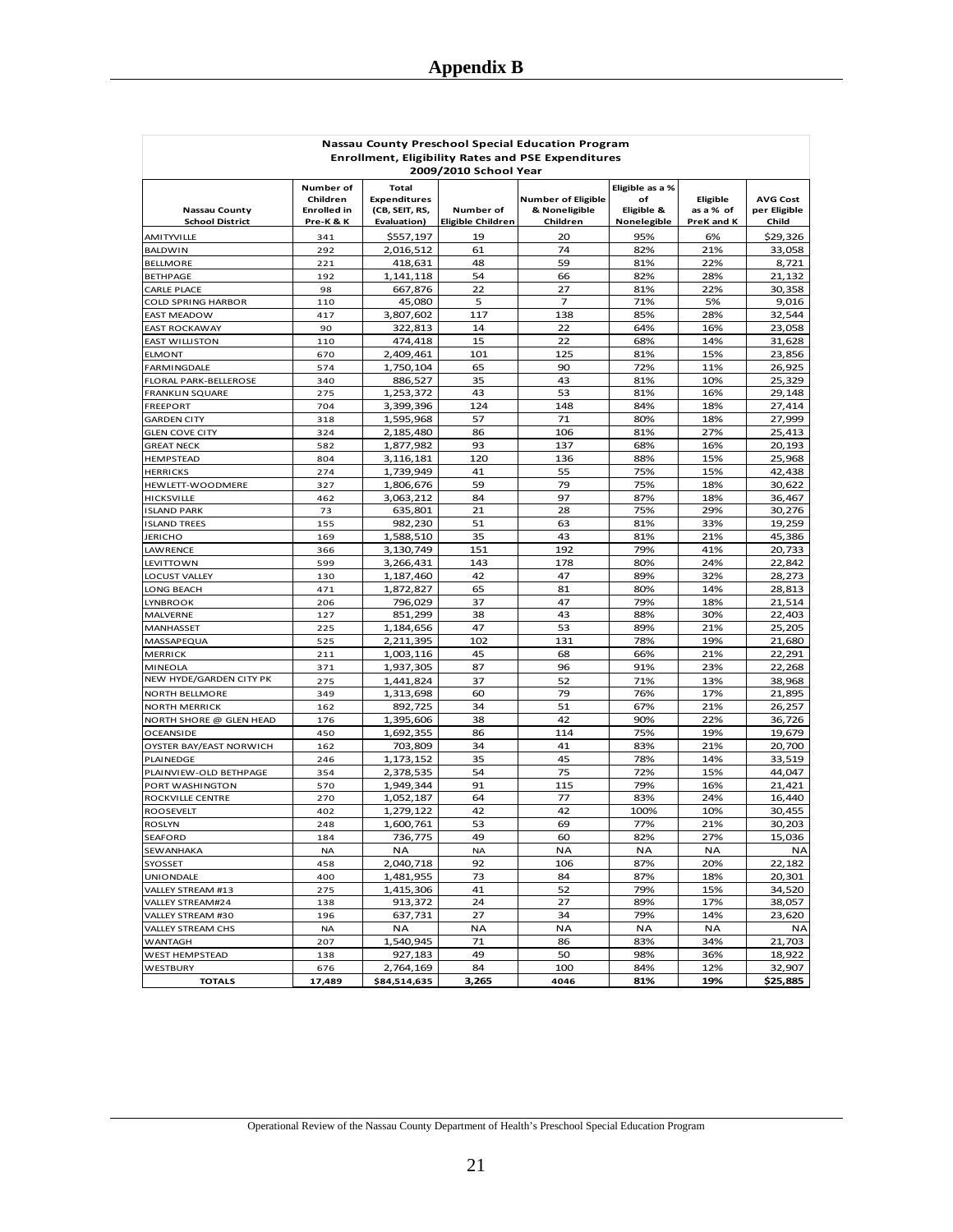## **Preschool Special Education**

## **New York State Association of Counties Mandate Recommendations**

If counties are not removed from the fiscal, contractual and programmatic responsibilities of the program, State Education Department reimbursement to counties must be increased to the 75 percent, which was the original percentage of reimbursement promised to counties from the start.

- 1. Medicaid should not be applying requirements retroactively for services already claimed for the Preschool Supportive Health Services Program since New York State did not make those requirements clear in the past. Medicaid should publish the requirements in a new Medicaid Handbook, and ensure that they are clear and consistent moving forward for 2010-11 school year.
- 2. Limit eligibility to individuals that have greater delays in development.
- 3. Require some family financial participation, based on income. This could be through third party insurance payments to the county/State. $^{24}$
- 4. Fee schedule for services.

 $\overline{a}$ 

- 5. Increase county role in developing and writing Individual Education Plans.
- 6. Flexibility in implementation, appointment to CPSE as a voting member.
- 7. If counties are to pay they should have the final say in services to be provided. If they cannot have the say, the costs should be paid by the school districts who determine the level of services.
- 8. Counties bear the cost of Pre-K transportation which is a very large portion of their budgets. There is also a cap on reimbursement for this. Counties should not be responsible to contract with bus companies to transport Pre-K students when the school districts already transport children. One county pays about \$350 per day per bus. Because they are a rural area, sometimes there is only one child per bus.
- 9. If a county has to stay involved in the program, the school districts should be responsible for transportation (bus and parent reimbursed) – there would be economy of scale because they already have a transportation system in place and have appropriate personnel to carry out the support functions for transportation.
- 10. Transportation guidelines for preschoolers with a disability should be clearly defined parents MUST transport if they are able and be reimbursed at the standard IRS mileage rate.

 $24$  This NYSAC recommendation may be contrary to the Free and Appropriate Education for 3-5 year old children with disabilities covered under the Individuals with Disabilities Act.

Operational Review of the Nassau County Department of Health's Preschool Special Education Program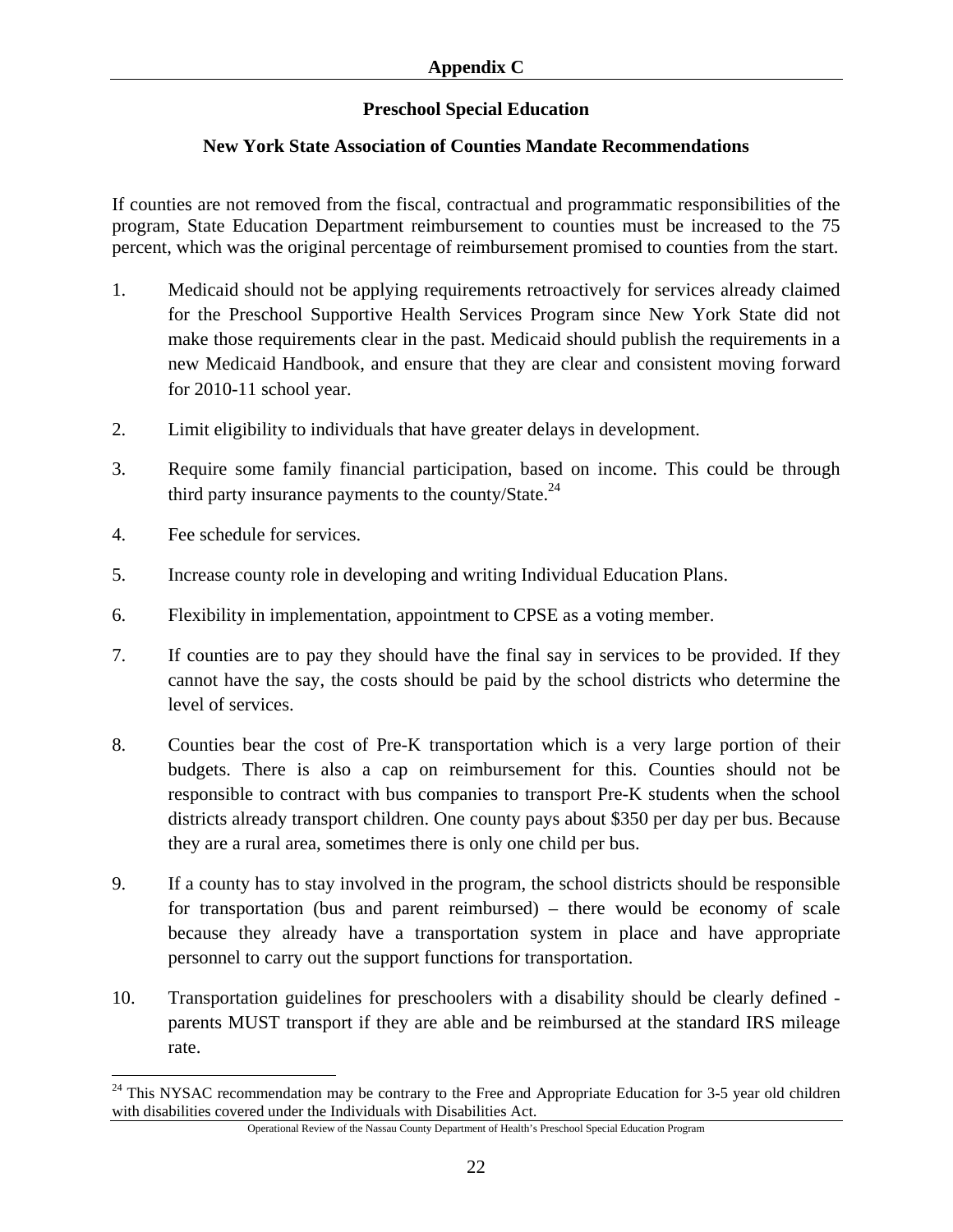- 11. Increase the availability of Universal Pre-K to enable families to access nursery school experiences, increase learning in group settings. This would cut down on number of children in 4410 because there would be other options.
- 12. If a county is to be involved in preschool, consider ways to include the county in decisions on IEP amendments that can be done by agreement between the parent and CPSE chair. This would help to control unnecessary increase or addition of services.
- 13. Eliminate the requirement for counties to pay for Administrative Overhead and 4408. Counties have no input nor control over these expenses. In addition services for 5-21 (4408) should not be the responsibility of the county.
- 14. SEIT should be a fee for service. Counties are paying for services not being delivered at a substantial cost.
- 15. Provide services to preschoolers for one 12 month period non-working parents need to be present and take part in child's therapy.
- 16. The preschool program should be centralized per county, not per district to be more efficient, effective and consistent.
- 17. Counties should have control of Individualized Education Plan decisions.
- 18. Mandate attendance at "closest certified program available" for the CPSE assignment purposes.
- 19. Reduce preschool tuition by either a percentage or by reducing the number of hours or days that a program is held. A five-hour program can be reduced to a three-hour program since it is not typical for three-year old children to attend school for five hours. A 2.5 hour program can be changed to a 4-day a week program. Head Starts operate four days a week and this will also alleviate transportation changes for those children who enroll in two programs.
- 20. An audit of the SED rate setting unit to determine how they approved tuition increases that were higher than the cost of living and did not require center-based programs to operate in a cost-effective manner. Tuition for preschoolers is similar to college tuition, ranging from \$26,000 to \$30,000.
- 21. SED should be training CPSE chairs on 12-month programming and reviewing IEPs for compliance. They should also not allow a preschool agency to exceed their school year enrollment during the summer months.
- 22. Four year olds in a school district with a universal pre-kindergarten ("UPK") should receive special education services though the district. If the responsibility of special

Operational Review of the Nassau County Department of Health's Preschool Special Education Program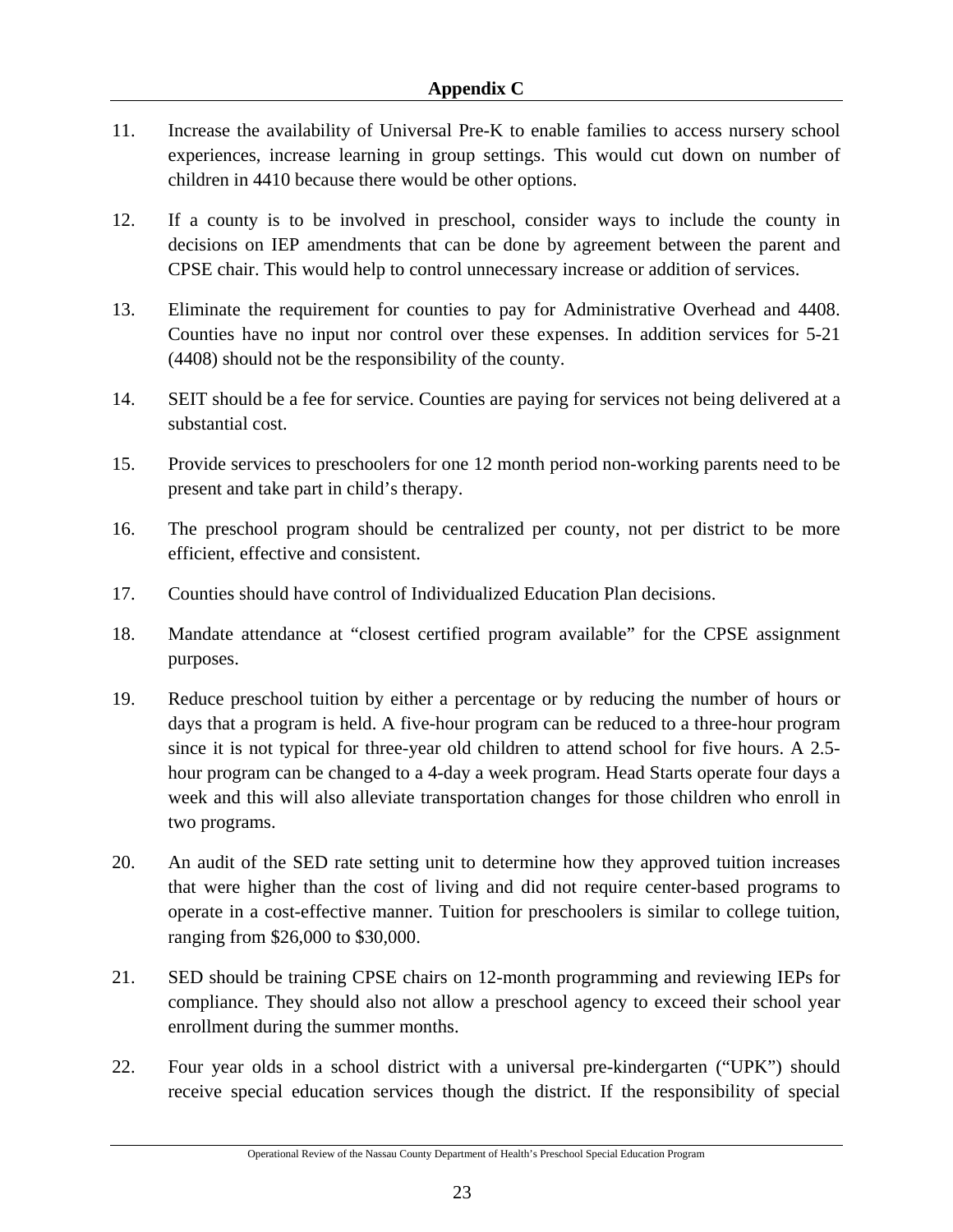education for 4-year olds was delegated to the school district both administratively and financially, they would be able to use district staff at no extra expense. A salaried district employee would not get an increase in pay with the addition of each preschooler. A contracted provider's compensation increases with each child added to their caseload. Travel expense for a district employee would not be an issue for the district since the preschooler is already attending UPK in a district building. It is a cost-cutting measure because salaried employees are required to have a certain caseload. Contract providers receive additional revenue for each child added to the caseload and also make the recommendation about the level of services, continuing services and providing summer services.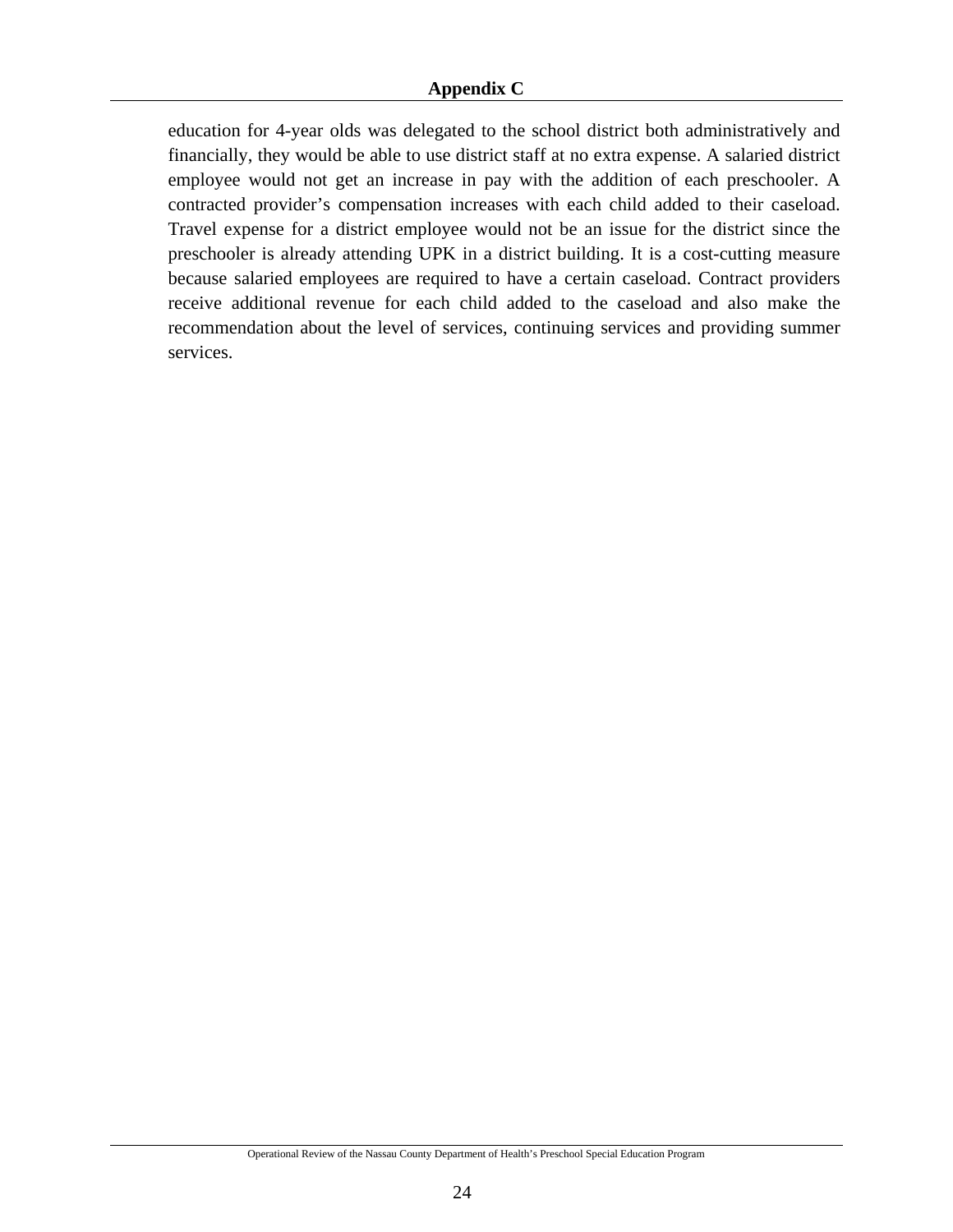# **Now is the Time to Overhaul Preschool Special Education in NYS**

*An Opinion* By Stephen J. Acquario, Executive Director New York State Association of Counties June 26, 2012

Recent New York Times articles, combined with a series of State Comptroller reports, expose serious deficiencies in the State's Preschool Special Education Program. These reports reveal a pattern of systemic fraud, waste and abuse that must lead to an overhaul of this critical program.

The preschool special education program provides essential services like speech and occupational therapy to special needs children between the ages of 3 and 5 years old. Counties, which finance this \$2 billion program, are alarmed at these recent reports that highlight the growing costs and apparent misuse of taxpayer dollars.

The issue is that our children are receiving uncoordinated care at the most expensive rate in the nation. The cost of services is far outpacing increases in enrollment. It is clear from these reports and our experience that continuing the status quo is unacceptable and unsustainable. Our children and our families deserve better.

Four consecutive Governors and a State Task Force have all recommended reforms that would have addressed many of the deficiencies in these programs highlighted by these reports.

One has to wonder why nothing has been done?

For decades county officials have advocated for reforms that would foster greater efficiency, oversight and accountability. We need to incentivize schools and providers for making the program more efficient, accountable and effective. Simply shifting the cost from one taxpayer base to another is not the answer.

It's time for the State to enact major reforms that are in the long-term best interest of the children.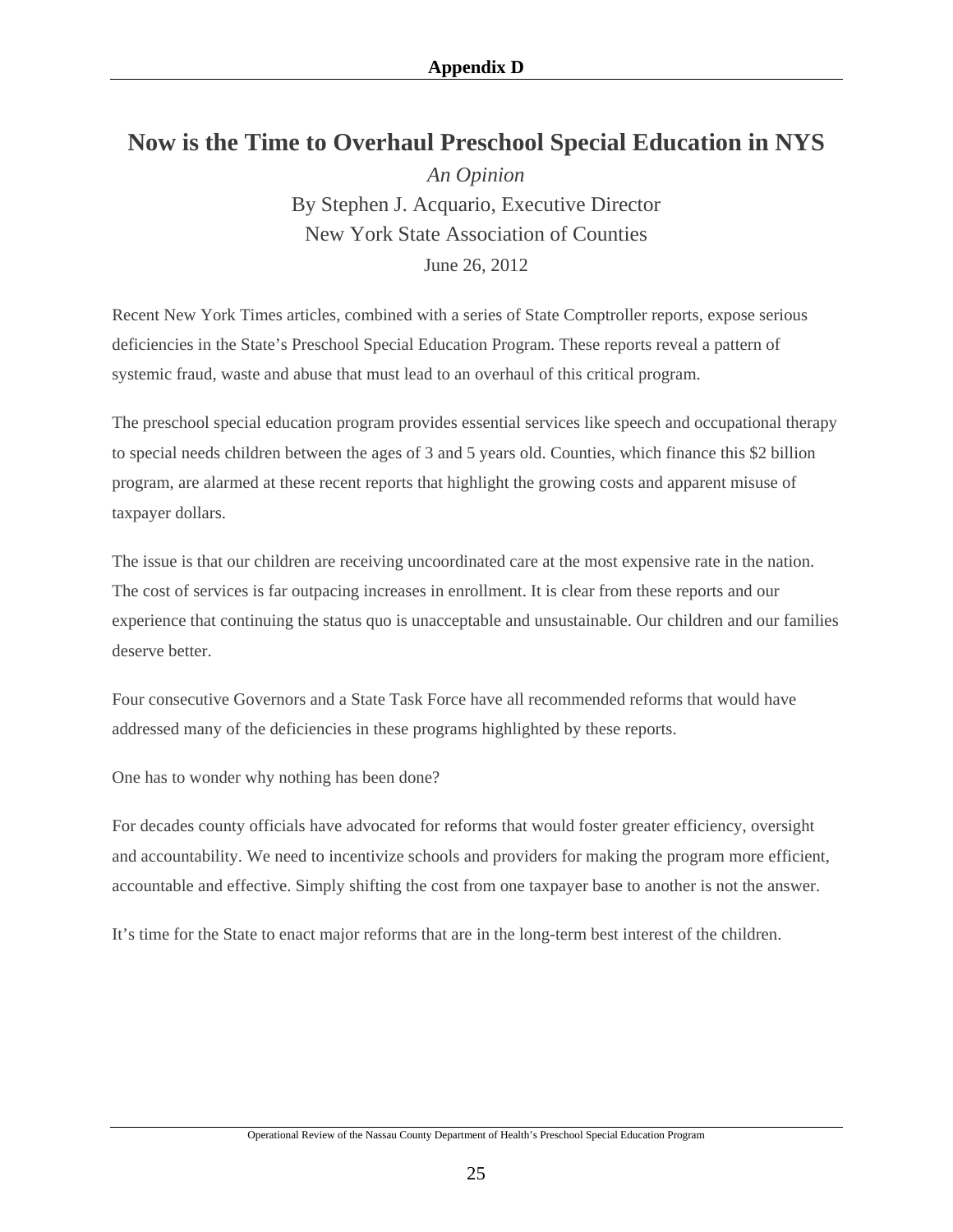**EDWARD P. MANGANO**<br>
COUNTY EXECUTIVE<br>
COUNTY EXECUTIVE



#### **NASSAU COUNTY DEPARTMENT OF HEALTH 106 CHARLES LINDBERGH BLVD. UNIONDALE, NEW YORK 11553 VOICE: 516.227.9500 FAX: 516.227.9696**

- To: JoAnn Greene, Field Audit Director Nassau County Comptroller's Office
- From: Lawrence E. Eisenstein, M.D., F.A.C.P.. Commissioner of Health

Date: March 8, 2013

Subject: Operational Review of the Nassau County Department of Health's Preschool Special Education program

This memo is in response to the January 2013 draft entitled " Operational Review of the Nassau County Department of Health's Preschool Special Education Program." The actual net cost of the program in 2010 was 2% lower than in 2009 as presented in Exhibit 1. It is through Health Department due dilligence that this cost savings was achieved.

The Health Department response to the Comptroller's Office draft of the Operational Review of the Nassau County Department of Health's Preschool Special Education Program is attached. The response to the January 2013 review follows the format of the draft referencing each section.

We look forward to meeting again to discuss our responses to the Comptroller's findings and recommendations.

We are grateful for the Comptroller's support.

Cc Vincent Abbatiello Shelly Schechter Linda Rennie Toni Mason Shannon Jauck Linda Leung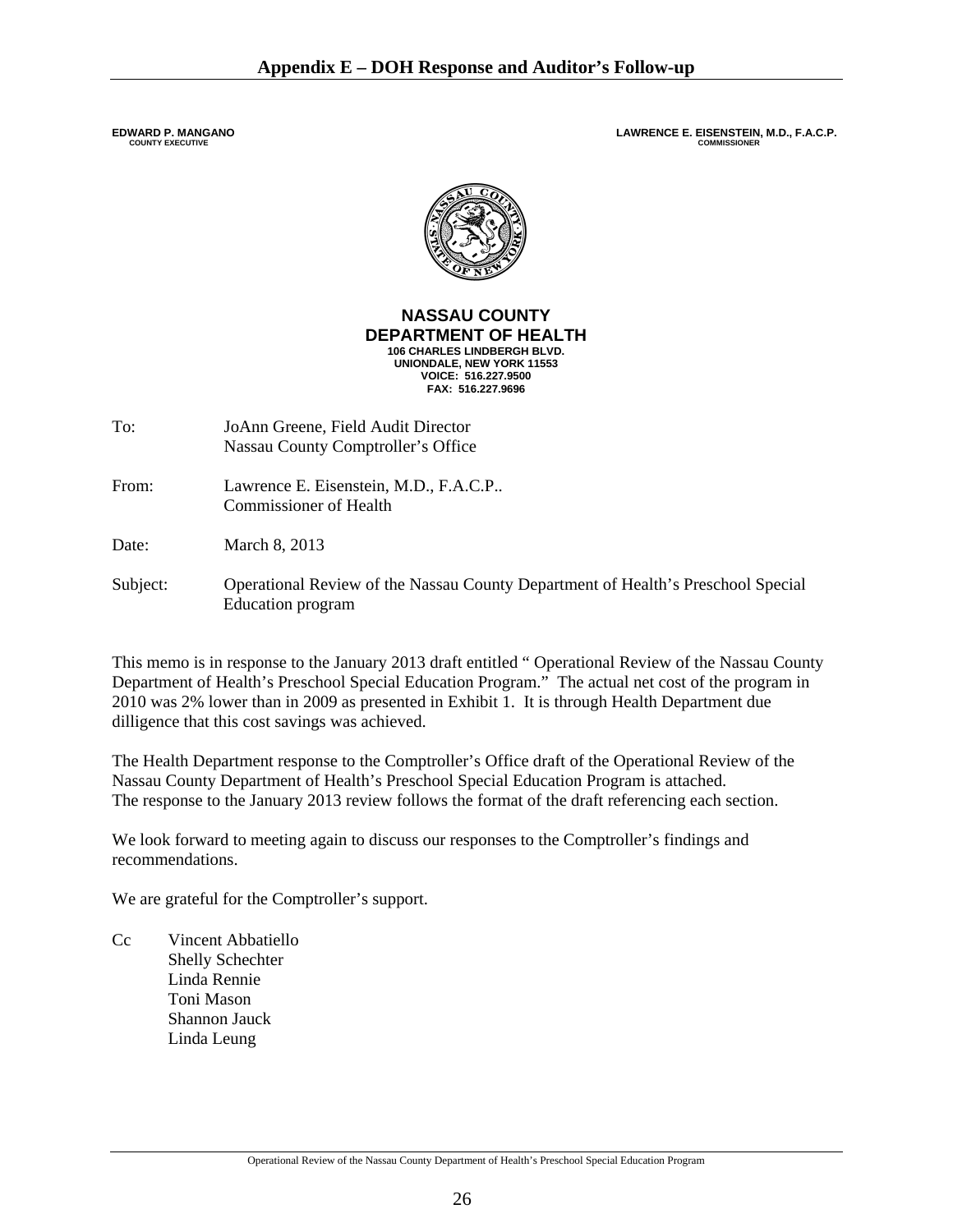#### **Findings and Recommendations: Finding (1): Annual Savings Estimates by DOH of \$11 million Cannot be Validated**

We recommend that the DOH should:

- 1. verify the accuracy of the MR recommendations to the final approved STAC forms received from the local school districts;
- 2. replace the manual process with a computerized spreadsheet; and
- 3. analyze the results by individual MR to determine individual effectiveness in cost savings.

## **DOH Response to Recommendation 1:**

The municipal representative's purpose in attending CPSE meetings is to bring expertise and knowledge of the regulations and provide support to committee members regarding DOH and SED positions based on these regulations. The goal is to ensure specific eligibility criteria are adhered to and an appropriate level of services is recommended and approved by the committee.

The municipal representatives do not make recommendations for services at CPSE meetings, but rather point members to regulations and guidance in order to recommend the appropriate level of services.

The Health Department believes the cost savings estimates are a reasonable measure of the effectiveness of the municipal representatives at the CPSE meetings even though they are not verified by document comparison. The Department understands the position to compare the plan to actual services received; however the design of this methodology would be complicated and impossible to follow and at considerable staffing cost

## *Auditor's Follow-up Response:*

*We do not agree that the cost savings estimates are a reliable measure of the effectiveness of the municipal representatives at the CPSE meetings without verification to the documentation received by the local school district. A municipal representative could misunderstand a decision at a CPSE or intentionally exaggerate the savings to enhance their own performance and without a verification process it would not be detected. We reiterate our recommendation.* 

## **DOH Response to Recommendation 2:**

As noted in the findings, the school districts do not send the STAC forms to DOH in a timely manner in order to accurately compare cost savings utilizing this method.

The Department agrees with replacing the manual calculation process with a computerized spreadsheet. This will be implemented in 2013.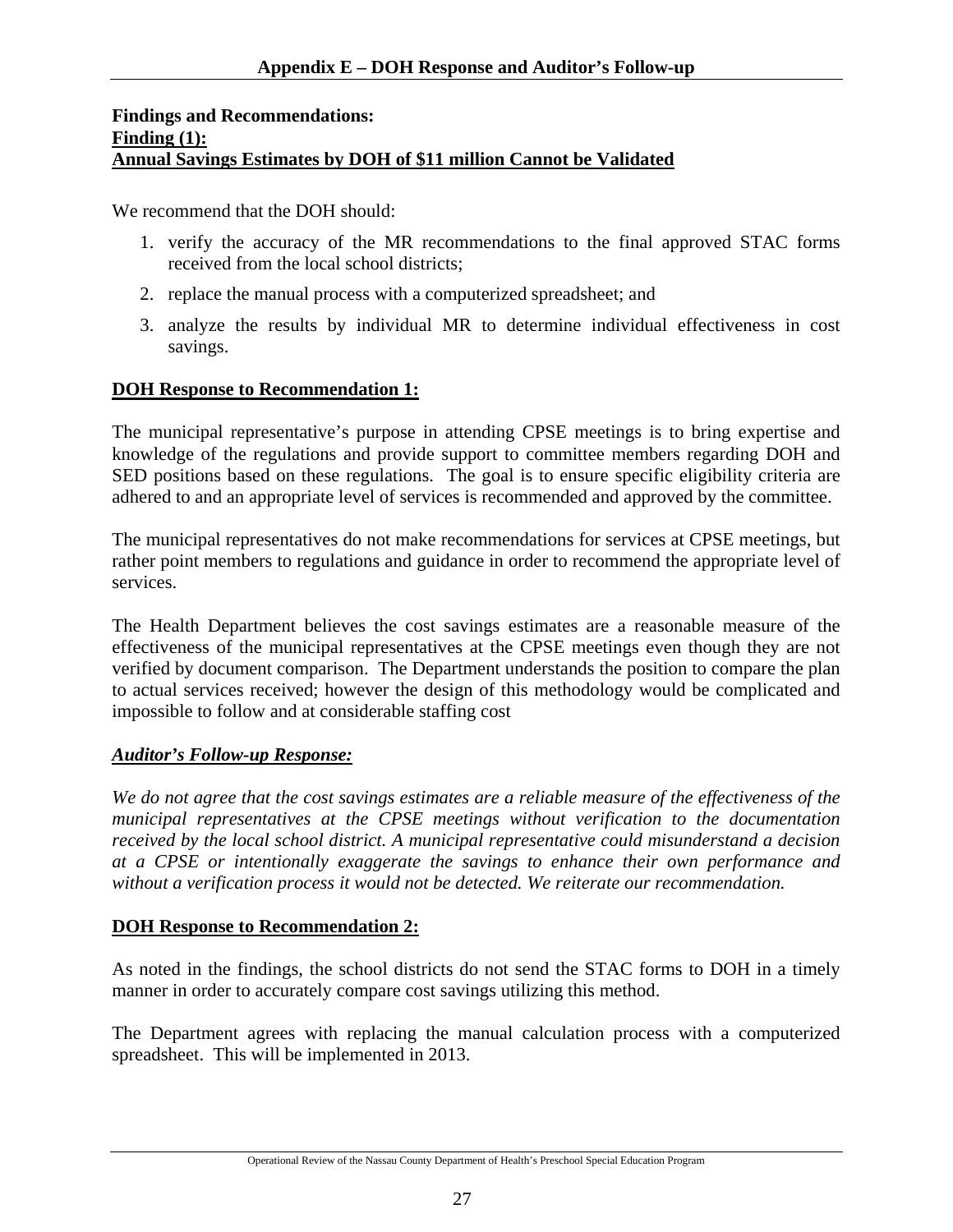#### *Auditor's Follow-up Response:*

*We concur with the DOH's corrective action to replace the manual calculation process with a computerized spreadsheet.* 

#### **DOH Response to Recommendation 3:**

Each municipal representative's results are analyzed on a monthly basis to determine individual effectiveness in cost savings.

#### *Auditor's Follow-up Response:*

*As stated in the auditor's response to recommendation 1 of this finding, we do not agree that the cost savings estimates are a reliable measure of the effectiveness of the municipal representatives at the CPSE meetings without verification to the documentation received by the local school district. As such, we do not agree that performing an analysis of unreliable data on a monthly basis is a reliable determination of the individual municipal representative's effectiveness.* 

## **Finding (2): Attendance by Municipal Representatives at Important School Eligibility Meetings is Well Below Neighboring County's Attendance**

#### **Review Recommendation:**

We recommend that the DOH try to increase their 64% coverage rate and ensure that all districts have visits from the County.

## **DOH Response:**

Nassau County Department of Health currently contracts with 11 municipal representatives. The Health Department hired two additional municipal representatives in 2012. The Department is looking to hire two more representatives in 2013. Approximately 69% of CPSE meetings were attended by municipal representatives in 2012. It is significant to note that DOH has included in its calculation of percentage of meeting attendance, CPSE to CSE meetings. These meetings are never attended by municipal representatives because the purpose is to discuss the plan for kindergarten where the county is no longer a stakeholder. The Department will recalculate its attendance percentage comparing only initial and annual CPSE meetings and not CPSE to CSE meetings.

Representation at meetings is prioritized by the number of meetings being held at the school district not geographic location.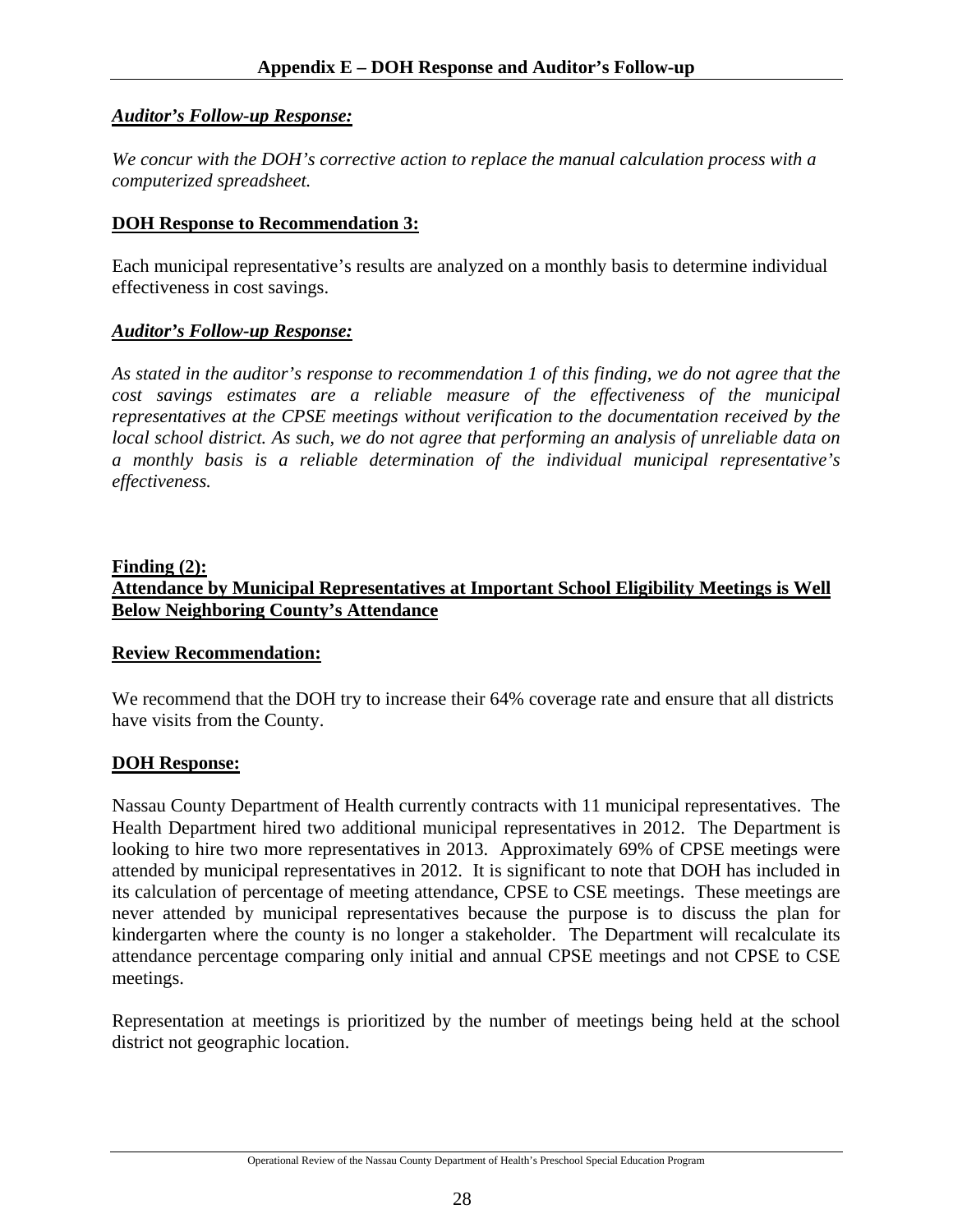## *Auditor's Follow-up Response:*

*We concur with the hiring of more municipal representatives to improve County attendance at CPSE meetings county-wide.* 

#### **Finding (3): The Lack of Cost Controls and Analysis Resulted in Average Annual Cost Increases of 26% Unknown to DOH Management**

## **Review Recommendation:**

We recommend that the DOH improve its cost monitoring process by:

- 1. preparing a formal comparative cost analysis of the fluctuations in Nassau County's PSE Program costs from year to year and over several years to ensure that the County taxpayer is getting the best value;
- 2. seeking out comparative PSE data from other counties to determine whether Nassau County's costs were consistent with other counties and to identify best practices and opportunities to improve the DOH's efficiency and effectiveness; and
- 3. requesting the school districts provide analysis of their administrative overhead and DOH prepare a variation analysis of each school's cost fluctuations.

## **DOH Response:**

Each year the State determines the Approved School District Administrative Cost and instructs Nassau County the amount to pay. The county has no control over that determination. The 26% increase refers to Reimbursed School District Administrative costs only, which fluctuate year to year depending on the districts submissions. The State reimburses 59.5% of this cost. Overall the five year average program cost increase is 2% growth from 2006 through 2010 as noted in the Comptroller's analysis. Not every child receives all services. The Health Department looks at the number of children receiving each service. However, complete data is available only after five years. The Department prepares a formal cost analysis and trends annual increases from year to year based on NIFS data.

## **DOH Response to Recommendation 1:**

The Health Department agrees there should be a better methodology to perform cost analysis from year to year. The limiting factors to this effort include both the County Financial Program and SED regulations on billing.

The County Financial Program includes prior year disencumbrances as current revenue and distorts the actual cost of the program making evaluation of actual expenditures inaccurate. SED permits school districts a four year window for billing thereby preventing a timely analysis of true costs. Trends are evaluated and growth or decline is estimated on an annual basis however a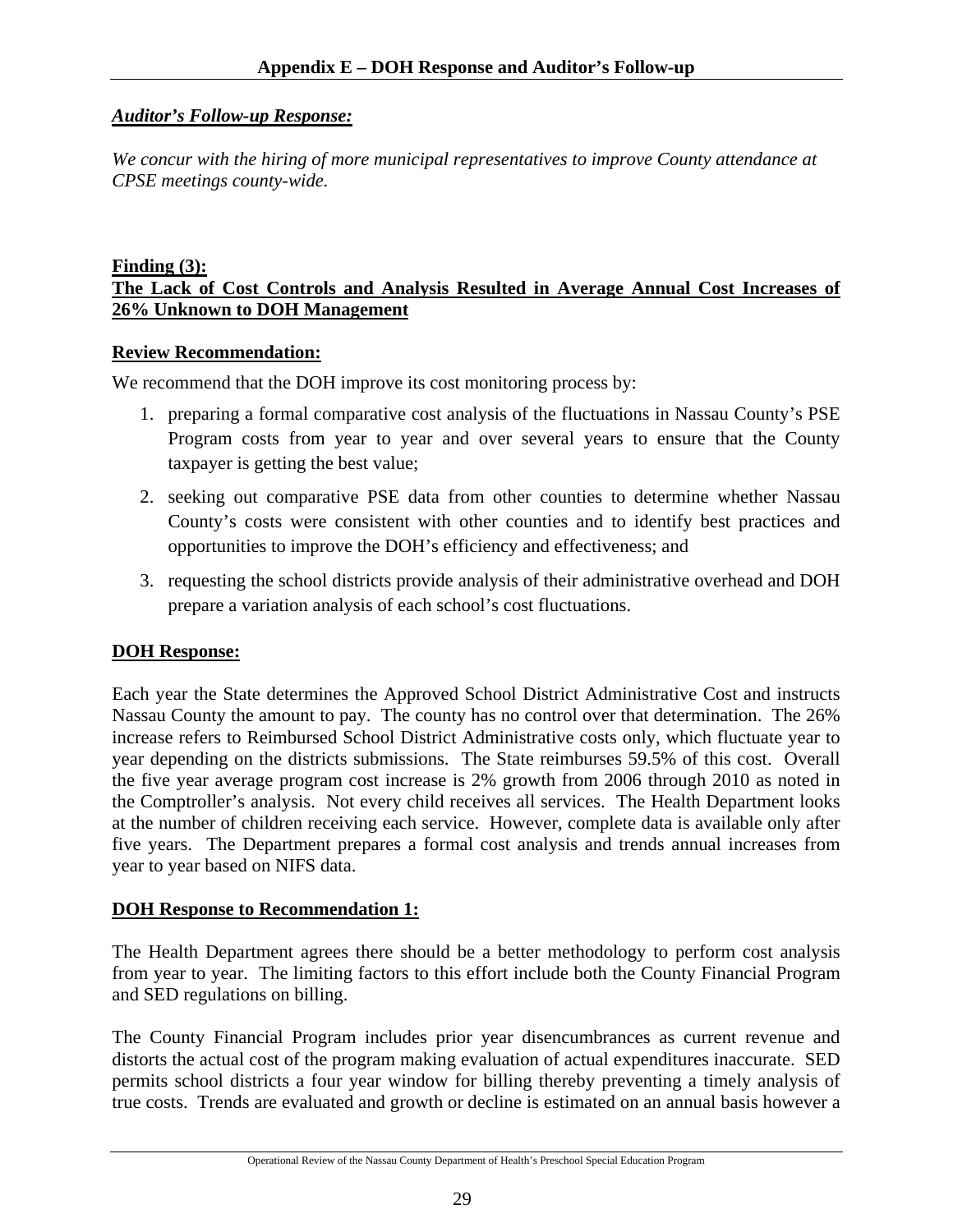true cost report would be a five year old document. The Health Department prepares this actual document each year and arrives at final costs after a five year period using our legacy software.

## *Auditor's Follow-up Response:*

*We are aware of the process and that the 26% growth referred to in the finding relates to reimbursed school district administrative costs only, which have nothing to do with program costs. The administration costs referred to in the finding relate to the school districts expenses to administrate the program, not the cost of services provided to the children. Thus, the overall 2% growth is not relevant to this finding. We stand by our findings.* 

## **DOH Response to Recommendation 2:**

The Health Department is a member of DECCO (Downstate Early Childhood County Officials) where trends, strategies, best practice and opportunities to improve effectiveness are discussed. Through partnerships established with other counties, the Department believes this comparison can be done and will be completed before the end of 2013.

## *Auditor's Follow-up Response:*

*We concur with the Health Department's corrective action.* 

## **DOH Response to Recommendation 3:**

The administrative costs the Health Department receives on an annual basis from the State do not include all districts. The Department prepares a five school year report, however beginning with the 2008-2009 school year, federal funding could no longer be used to lower costs. The Department saw a spike in Administrative costs, followed by a year of lower costs. The Department has no control over what districts submit for reimbursement. In addition, the county does not have any power to mandate the school districts to provide an analysis of their administrative overhead*.* 

## *Auditor's Follow-up Response:*

*We agree that the DOH does not have the power to mandate that school districts provide an analysis of their administrative overhead. However, this doesn't mean that the DOH can't ask for an analysis or inquire about any unusual expenses. At a minimum, the school districts would know someone is looking at information and the DOH does have the ability to report unusual expenses to the NYSED. The DOH should try to obtain the information.*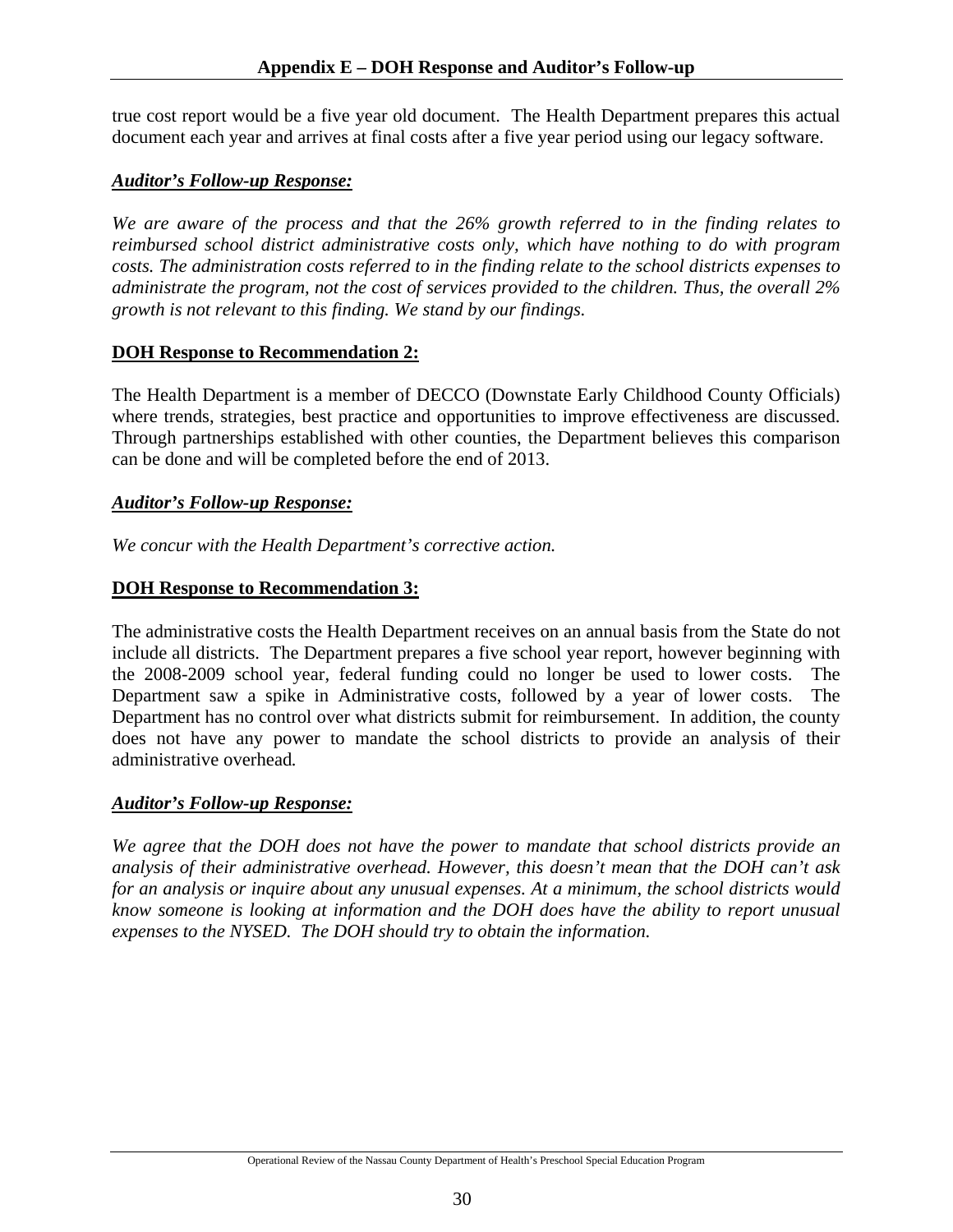#### **Finding (4): Regular Reconciliations of Vendor Payments Are Not Performed**

#### **Review Recommendations:**

We recommend that the DOH develop a practical method to perform the claims to cash disbursement reconciliation on a periodic basis. Year-end NIFS balances are used for the County's Consolidated Financial Report; therefore DOH should at a minimum make sure the NIFS balance is reconciled back to the subsidiary ledger (McGuinness system).

#### **DOH Response:**

The Health Department agrees with this finding and has instituted a remediation. Although testing supported that all claims were properly reviewed, supported and claimed, the Health Department has instituted a daily reconciliation of all payments from McGuinness to NIFS.

#### *Auditor's Follow-up Response:*

*We concur with the DOH's corrective action.* 

#### **Finding (5): Quality Assurance Reviews of Service Providers is Inadequate**

#### **Review Recommendation:**

DOH officials should perform Quality Assurance reviews of PSE Program providers every two to three years.

#### **DOH Response:**

During 2008 through 2011, the Department completed 17 provider reviews, including six site visits. These reviews resulted in 14 Corrective Action Plans (CAP). For 2013, DOH plans on monitoring two provider agencies per month. Not all reviews result in a CAP.

For DOH to perform the number of reviews recommended by the Comptroller's Office (an average of 77 per year), additional staff would be needed.

#### **Auditor's Follow-up Response:**

*We are pleased to hear that the DOH has completed additional reviews; however, we still believe that the DOH needs to perform quality reviews on a larger percentage of their 200 providers.*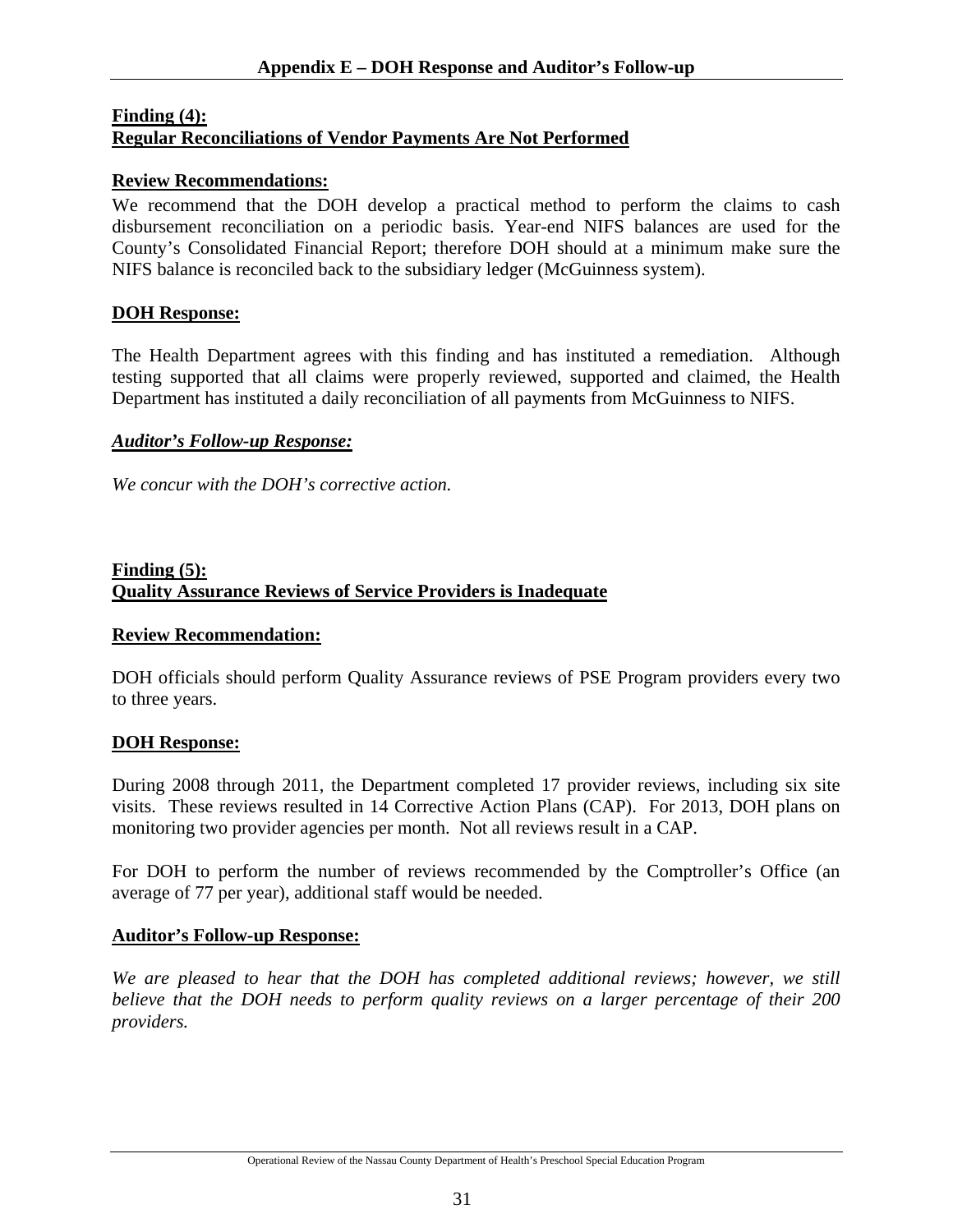#### **Finding (6):**

## **DOH Has Not Pursued the Opportunity to Reduce Costs by Becoming an Approved New York State Program Provider**

#### **Review Recommendation:**

We recommend that the DOH develop a cost/benefit analysis to determine if the DOH would benefit from becoming Program Providers.

#### **DOH Response:**

The Health Department has no knowledge of either Suffolk or Westchester providing related services in-house. Westchester provides, and Suffolk provided, a Special Education Itinerant Teacher program. Historically this program has been understaffed and in the current budget all vacancies have been eliminated.

DOH can develop a cost/benefit analysis to determine if the Department would benefit from becoming Program Providers. In recent conversations with Suffolk County, they no longer provide Preschool Special Education Services. When Suffolk County did provide services, the caseload was one. In order to provide SEIT services, Nassau would need to hire a teacher as an employee instead of contracting out.

#### *Auditor's Follow-up Response:*

*We concur with the DOH action plan to develop a cost/benefit analysis to determine if the Department would benefit from becoming Program Providers.* 

## **Finding (7): DOH Has Not Evaluated the Feasibility and Potential Savings in Bringing the Transportation Program In-House**

#### **Review Recommendation:**

We recommend that the DOH develop a cost/benefit analysis to determine if Nassau County would benefit from bringing the transportation administrator function in house.

#### **DOH Response:**

The County fiscal environment prohibits hiring of non- essential personnel. In this economic climate bringing this function in-house would entail major capital purchases that may not be approved. Suffolk County employs a full time Transportation Coordinator in addition to a contracted Transportation Management Company. Westchester County employs two full time and two part time employees. The Health Department fringe benefit rate is 66.5% and would add significantly to our costs. It is evident that hiring a management firm that provides